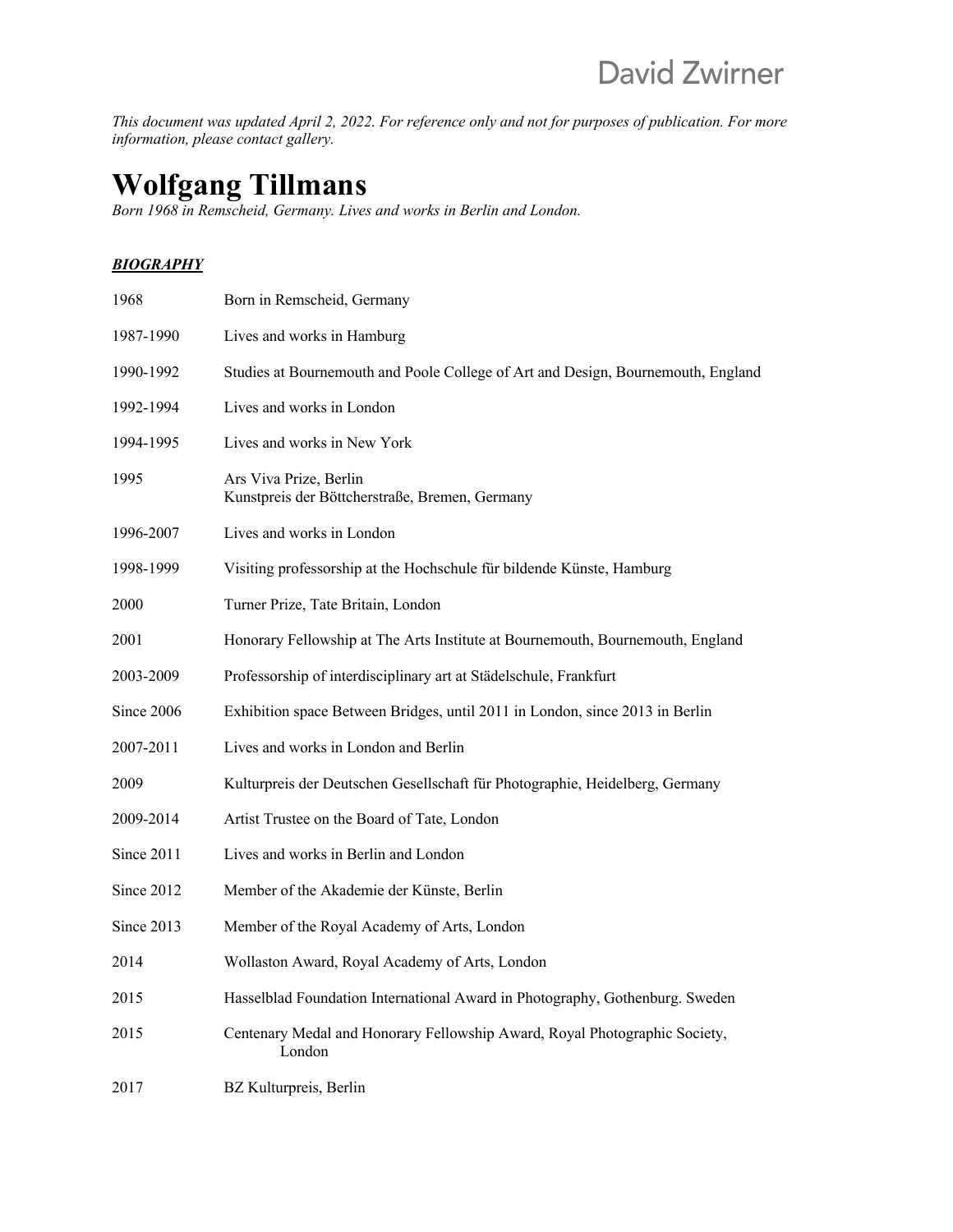2018 Bundesverdienstkreuz, Verdienstkreuz am Bande, Germany Goslarer Kaiserring, Verein zur Förderung Moderne Kunst and the city of Goslar, Germany Premio Nino Gennaro, 18. Sicilia Queer International New Visions Filmfest, Associazione Culturale SICILIA QUEER

#### *EDUCATION & TEACHING*

| 2003-2009 | Professor, Städelschule Hochschule für Bildende Künste, Frankfurt     |
|-----------|-----------------------------------------------------------------------|
| 1998-1999 | Visiting Professor, Hochschule für bildende Künste, Hamburg           |
| 1990-1992 | Bournemouth and Poole College of Art and Design, Bournemouth, England |

#### *SELECTED SOLO EXHIBITIONS*

 $(c)$  = catalogue or artist's exhibition book  $(cd)$  = collection display 2022-2023 *Wolfgang Tillmans: To look without fear*, Museum of Modern Art, New York [itinerary: Art Gallery of Ontario, Ontario; San Francisco Museum of Modern Art, San Francisco] [forthcoming] [catalogue forthcoming] 2022 *Wolfgang Tillmans: After Venice*, Peder Lund, Oslo

2021 *RELAY: Sherrie Levine / Wolfgang Tillmans*, Leo Koenig Inc., New York [two-person exhibition] *Wolfgang Tillmans: Concrete Column,* Regen Projects, Los Angeles *Wolfgang Tillmans: Lumière du matin,* Galerie Chantal Crousel, Paris *Wolfgang Tillmans: Moon in Earthlight,* Maureen Paley, Morena di Luna, Hove *Wolfgang Tillmans. Sound is Liquid*, Museum Moderner Kunst Stiftung Ludwig Wien (MUMOK), Vienna [catalogue] *Wolfgang Tillmans: Your body is yours*, Trafó Gallery, Budapest 2020 *Wolfgang Tillmans: How does it feel?*, WAKO Works of Art, Toyko *Wolfgang Tillmans and Isa Genzken*, KAT\_A, Bad Honnef-Rhöndorf, Germany [two-person exhibition] *Wolfgang Tillmans: Today Is The First Day,* WIELS, Contemporary Art Centre, Brussels (c) *Wolfgang Tillmans*, Galerie Buchholz, Berlin 2019 *Wolfgang Tillmans,* Galeria Juana de Aizpuru, Madrid, Spain *Wolfgang Tillmans*, Maureen Paley, London 2018-2021 *Wolfgang Tillmans: FRAGILE*, Musée d´Art Contemporain et Multimédias, Kinshasa, Democratic Republic of Congo; Circle Art Gallery and The GoDown Arts Centre, Nairobi; Johannesburg Art Gallery, Johannesburg; Modern Art Museum Gebre Kristos Desta Center Addis Ababa, Ethiopia; Contemporary Art Gallery, Yaoundé, Cameroon; Museum for Science and Technology, Accra, Ghana; MuCAT (Musée des Cultures Contemporaines Adama Toungara), Abobo, Ivory Coast [organized by Institut für Auslandsbeziehungen (ifa), Stuttgart, Goethe-Institut Kinshasa and Académie des Beaux-Arts, Democratic Republic of Congo] (c) 2018 *Wolfgang Tillmans: Fest*, Galerie Buchholz, Cologne

# *Wolfgang Tillmans: How likely is it that only I am right in this matter?,* David Zwirner, New York *Wolfgang Tillmans: Kaiserring Goslar*, Mönchehaus Museum Goslar, Germany (c) *Wolfgang Tillmans: Qu'est-ce qui est différent?*, Carré d'Art-Musée d'art contemporain, Nîmes, France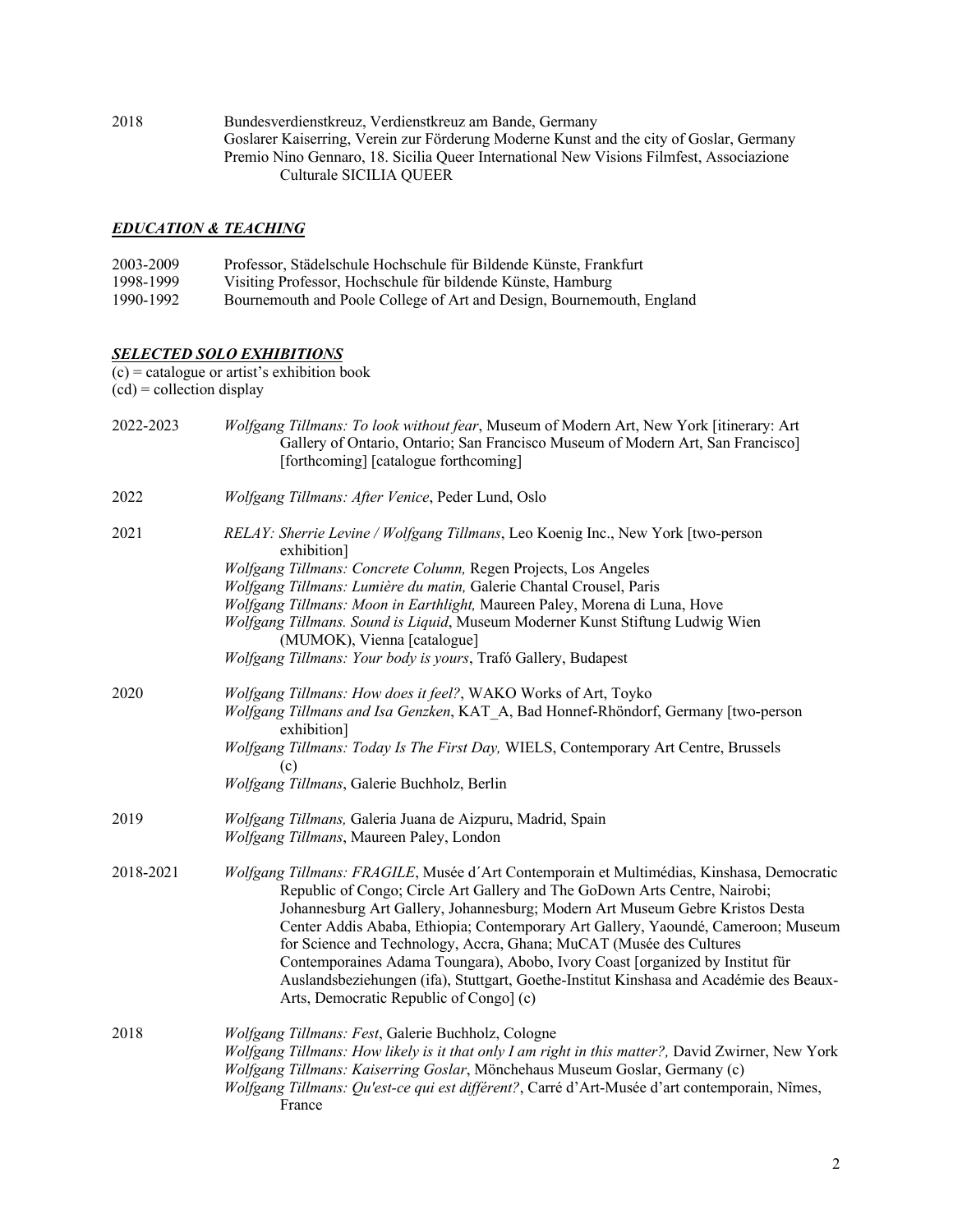|      | Wolfgang Tillmans: Rebuilding the Future, Irish Museum of Modern Art, Dublin [catalogue<br>published in 2020]<br>Wolfgang Tillmans, David Zwirner, Hong Kong (c)                                                                                                                                                                                                                                                                                                                                                                                                                                                                                                     |
|------|----------------------------------------------------------------------------------------------------------------------------------------------------------------------------------------------------------------------------------------------------------------------------------------------------------------------------------------------------------------------------------------------------------------------------------------------------------------------------------------------------------------------------------------------------------------------------------------------------------------------------------------------------------------------|
| 2017 | Wolfgang Tillmans: Zwischen 1943 und 1973 lagen 30 Jahre. 30 Jahre Nach 1973 War Das Jahr<br>2003, Kunstverein in Hamburg, Germany (c)<br>Wolfgang Tillmans, Fondation Beyeler, Basel (c)<br>Wolfgang Tillmans, Tate Modern, London (c)                                                                                                                                                                                                                                                                                                                                                                                                                              |
| 2016 | Wolfgang Tillmans: Leben Ist Astronomisch Installation (2001–2012), K21 Ständehaus,<br>Düsseldorf<br>Wolfgang Tillmans: On the Verge of Visibility, Museu de Arte Contemporânea de Serralves, Porto<br>(c)<br>Wolfgang Tillmans: Pictures from the World, Gallery of Modern Art, Glasgow<br>Wolfgang Tillmans: Playback Room - Ein Raum für Studiomusik, Städtische Galerie im<br>Lenbachhaus und Kunstbau München, Munich<br>Wolfgang Tillmans: Studio, Galerie Buchholz, Berlin<br>Wolfgang Tillmans, Maureen Paley, London<br>Wolfgang Tillmans, Regen Projects, Los Angeles                                                                                      |
| 2015 | Wolfgang Tillmans: Book for Architects, The Metropolitan Museum of Art, New York<br>Wolfgang Tillmans: Lignine Duress, Galerie Chantal Crousel, Paris<br>Wolfgang Tillmans: PCR, David Zwirner, New York<br>Wolfgang Tillmans: Your Body is Yours, The National Museum of Art, Osaka (c)<br>Wolfgang Tillmans, Dům Umění - Galerie Současného Umění České Budějovice, Czech Republic<br>Wolfgang Tillmans, Hasselblad Center, Gothenburg, Sweden [organized on occasion of the artist<br>receiving the 2015 Hasselblad Foundation International Award in Photography]                                                                                                |
| 2014 | Beyeler Collection: Wolfgang Tillmans, Fondation Beyeler, Basel (cd)<br>In Dialogue: Wolfgang Tillmans, Philadelphia Museum of Art, Philadelphia<br>Wolfgang Tillmans: Affinity, Wako Works of Art (c)                                                                                                                                                                                                                                                                                                                                                                                                                                                               |
| 2013 | Spot on: Wolfgang Tillmans. Düsseldorf Raum 2001-2007, Museum Kunstpalast, Düsseldorf (cd)<br>Wolfgang Tillmans: central nervous system, Maureen Paley, London<br>Wolfgang Tillmans: from Neue Welt, Andrea Rosen Gallery, New York<br>Wolfgang Tillmans: Neue Welt, Atelier de Chaudronnerie, Arles, France [part of Les Rencontres<br>$d'A$ rles 2013]<br>Wolfgang Tillmans: Silver, Galerie Buchholz, Berlin                                                                                                                                                                                                                                                      |
| 2012 | Wolfgang Tillmans: Neue Welt, Kunsthalle Zürich (c)<br>Wolfgang Tillmans: Works from the Arts Council Collection, 'Onion' & 'Headlights', The<br>Common Guild, Glasgow [part of the 5th Glasgow International Festival of Visual Art]<br>Wolfgang Tillmans, Moderna Museet, Stockholm; Kunstsammlung Nordrhein-Westfalen,<br>Düsseldorf $(c)$ [+ online bilingual editions by each institution]<br>Wolfgang Tillmans, Museu de Arte Moderna de São Paulo (MAM); Museo de Arte del Banco de<br>la República, Bogotá, Colombia; Museo de Arte de Lima (MALI), Peru; Museo de Artes<br>Visuales (MAVI), Santiago de Chile [organized by Serpentine Gallery, London] (c) |
| 2011 | Wolfgang Tillmans and Franz West, Galería Juana de Aizpuru, Madrid [two-person exhibition]<br>Wolfgang Tillmans: The day before you came, Gallery 3, Andrea Rosen Gallery, New York<br>Wolfgang Tillmans: New Entrants, Staatsgalerie Stuttgart, Germany (cd)<br>Wolfgang Tillmans: Out of the Boxes Part 1, Gallery 3, Andrea Rosen Gallery, New York<br>Wolfgang Tillmans: Zachęta Ermutigung, Zachęta National Gallery of Art, Warsaw [organized by<br>Kunstsammlung Nordrhein-Westfalen, Düsseldorf] (c)<br>Wolfgang Tillmans, Galerie Chantal Crousel, Paris<br>Wolfgang Tillmans, Regen Projects, Los Angeles                                                  |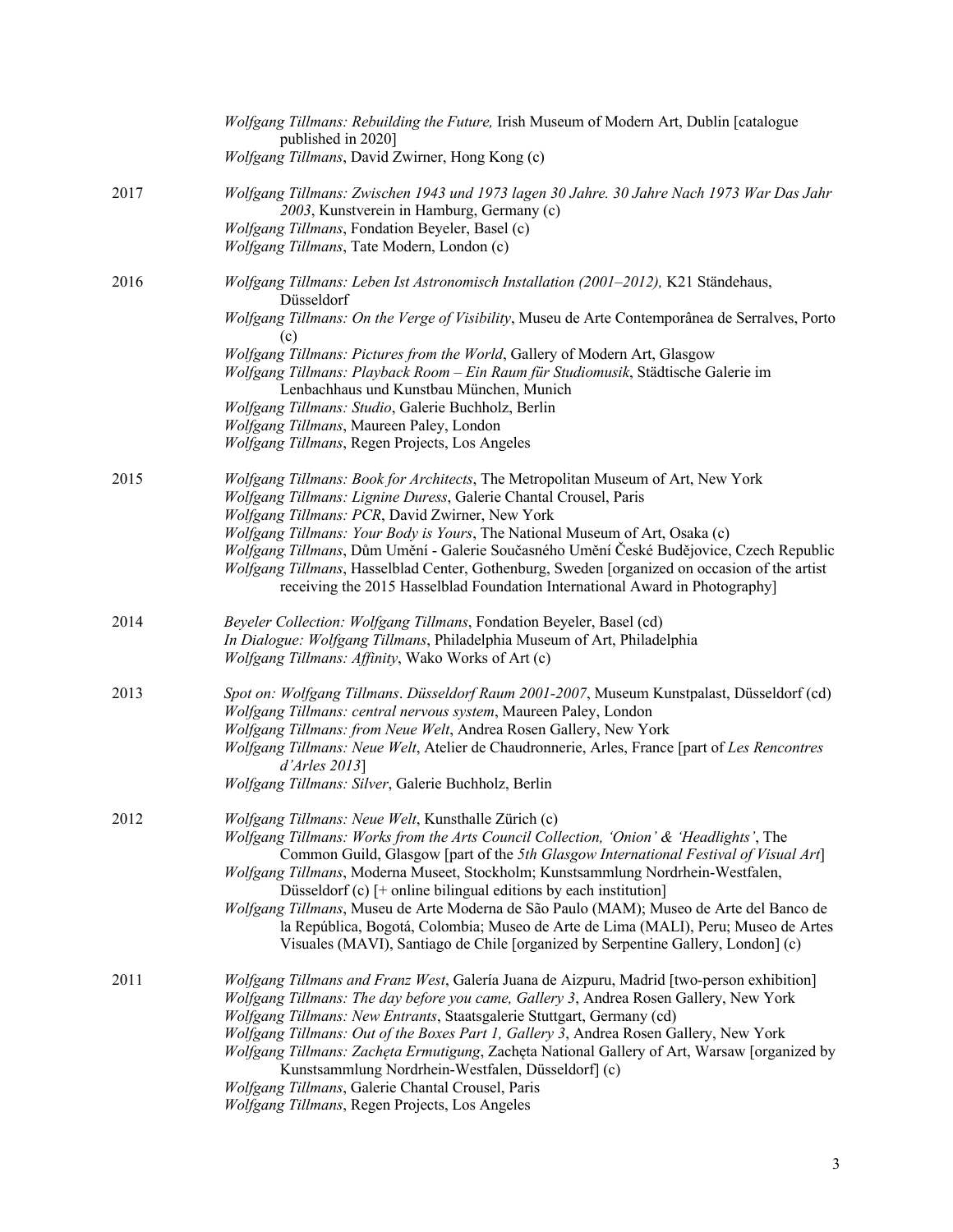| 2010 | Wolfgang Tillmans, Andrea Rosen Gallery, New York<br>Wolfgang Tillmans, Galerie Daniel Buchholz, Berlin                                          |
|------|--------------------------------------------------------------------------------------------------------------------------------------------------|
|      | Wolfgang Tillmans, Panorama Bar, Berghain, Berlin [permanent installation]                                                                       |
|      | Wolfgang Tillmans, Serpentine Gallery, London (c)                                                                                                |
|      | Wolfgang Tillmans, Walker Art Gallery, Liverpool, England [organized by the Arts Council                                                         |
|      | Collection at Southbank Centre, London] (c)                                                                                                      |
| 2008 | Wolfgang Tillmans: Düsseldorf Raum 2001-2007. Sammlung der Stadtparkasse Düsseldorf im<br>Museum Kunstpalast, Museum Kunstpalast, Düsseldorf (c) |
|      | Wolfgang Tillmans: half page, Regen Projects, Los Angeles                                                                                        |
|      | Wolfgang Tillmans: Lichter, Wako Works of Art, Tokyo (c)                                                                                         |
|      | Wolfgang Tillmans: Lighter, Hamburger Bahnhof - Museum für Gegenwart, Berlin (c)                                                                 |
|      | Wolfgang Tillmans: String, Galerie Chantal Crousel, Paris                                                                                        |
|      | Wolfgang Tillmans: Tegenwoordigheid van Geest/Presence of Mind (cd) and Stedelijk Room,                                                          |
|      | Stedelijk Museum, Amsterdam (cd)                                                                                                                 |
|      | Wolfgang Tillmans, Galería Juana de Aizpuru, Madrid                                                                                              |
|      | Wolfgang Tillmans, Maureen Paley, London                                                                                                         |
|      | Wolfgang Tillmans, Museo Tamayo Arte Contemporáneo, Mexico City                                                                                  |
|      | Wolfgang Tillmans, Neugerriemschneider, Berlin                                                                                                   |
|      | Wolfgang Tillmans, Tate Britain, London (cd)                                                                                                     |
| 2007 | Wolfgang Tillmans: All The Time/Time, Galeria S.A.L.E.S., Rome                                                                                   |
|      | Wolfgang Tillmans: Atair, Andrea Rosen Gallery, New York                                                                                         |
|      | Wolfgang Tillmans: Bali, kestnergesellschaft, Hannover                                                                                           |
|      | Wolfgang Tillmans: Beugung, Kunstverein München, Munich                                                                                          |
|      | Wolfgang Tillmans: Bibliographie, Buchhandlung Walther König, Cologne                                                                            |
|      | Wolfgang Tillmans: Carciofo - Still Lifes, Oroom Gallery, Seoul (c)                                                                              |
|      | Wolfgang Tillmans: Faltung, Camera Austria, Graz                                                                                                 |
|      | Wolfgang Tillmans: Paper drop, Galerie Daniel Buchholz, Cologne                                                                                  |
|      | Wolfgang Tillmans: Richard Branson, White Cubicle Toilet Gallery, George & Dragon Public                                                         |
|      | House, London                                                                                                                                    |
| 2006 | Wolfgang Tillmans: Freedom from the Known, P.S. 1 Contemporary Art Center, Long Island City,<br>New York (c)                                     |
|      | Wolfgang Tillmans: München Installation, Pinakothek der Moderne, Munich (cd)                                                                     |
|      | Wolfgang Tillmans: Sprengel Installation $(+4)$ , Sprengel Museum, Hannover (cd) (c)                                                             |
|      | Wolfgang Tillmans, Museum of Contemporary Art Chicago; Hammer Museum, Los Angeles;                                                               |
|      | Hirshhorn Museum and Sculpture Garden, Washington DC (c)                                                                                         |
| 2005 | Wolfgang Tillmans (GB), press to exit project space, Skopje, Macedonia [part of Love is Love]                                                    |
|      | Wolfgang Tillmans: Markt, Galerie Meerrettich, Berlin                                                                                            |
|      | Wolfgang Tillmans: Truth Study Centre, Maureen Paley, London                                                                                     |
|      | Wolfgang Tillmans, Galería Juana de Aizpuru, Madrid                                                                                              |
| 2004 | Wolfgang Tillmans: Freischwimmer, Neugerriemschneider, Berlin                                                                                    |
|      | Wolfgang Tillmans: Freischwimmer, Tokyo Opera City Art Gallery, Tokyo (c)                                                                        |
|      | Wolfgang Tillmans: New Photographs: Part I and Part II, Wako Works of Art, Tokyo (c)                                                             |
|      | Wolfgang Tillmans, Panorama Bar, Berghain, Berlin [permanent installation]                                                                       |
|      | Wolfgang Tillmans, Regen Projects, Los Angeles                                                                                                   |
| 2003 | <i>Wolfgang Tillmans: if one thing matters, everything matters, Tate Britain, London (c)</i>                                                     |
|      | Wolfgang Tillmans: Recent Work, Frans Hals Museum   De Hallen Haarlem, The Netherlands                                                           |
|      | Wolfgang Tillmans, Andrea Rosen Gallery, New York                                                                                                |
|      | Wolfgang Tillmans, Galerie Daniel Buchholz, Cologne                                                                                              |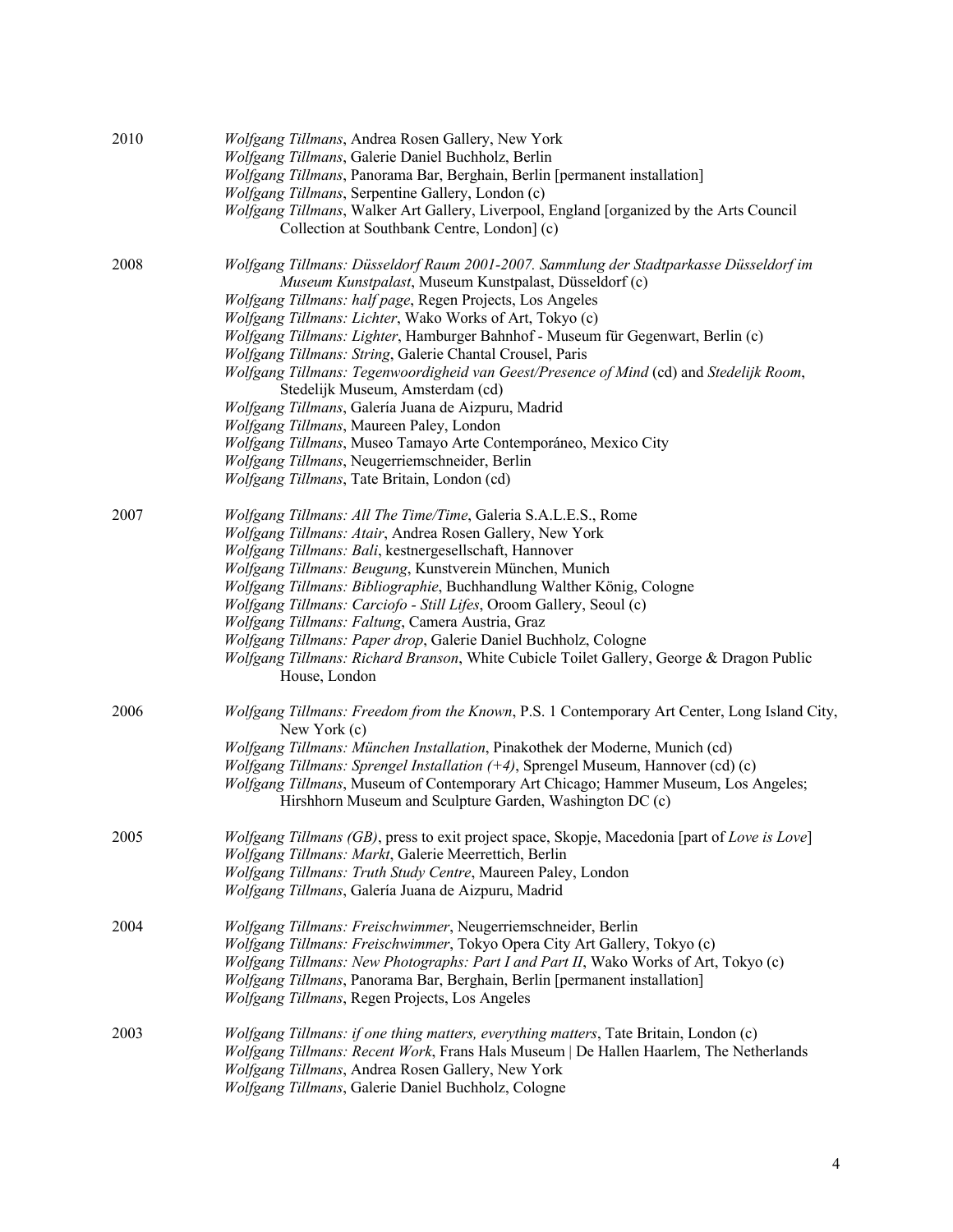| 2002      | Partnerschaften: Jochen Klein und Wolfgang Tillmans, nGbK - neue Gesellschaft für bildende<br>Kunst, Berlin (c) [two-person exhibition]<br>Wolfgang Tillmans: Lights (Body), Galeria S.A.L.E.S., Rome<br>Wolfgang Tillmans: Lights (Body) 2000-2002, Andrea Rosen Gallery, New York<br>Wolfgang Tillmans: Still Life, Busch-Reisinger Museum, Harvard University Art Museums,<br>Cambridge, Massachusetts [organized by Fogg Art Museum, Harvard University Art<br>Museums, Cambridge, Massachusetts] (c)<br>Wolfgang Tillmans, Maureen Paley/Interim Art, London<br>Wolfgang Tillmans, Regen Projects, Los Angeles<br>Wolfgang Tillmans, Sommer Contemporary Art, Tel Aviv                                                                                                |
|-----------|----------------------------------------------------------------------------------------------------------------------------------------------------------------------------------------------------------------------------------------------------------------------------------------------------------------------------------------------------------------------------------------------------------------------------------------------------------------------------------------------------------------------------------------------------------------------------------------------------------------------------------------------------------------------------------------------------------------------------------------------------------------------------|
| 2001-2003 | Wolfgang Tillmans: View from above, Deichtorhallen Hamburg; Castello di Rivoli, Turin; Palais<br>de Tokyo, Paris; Louisiana Museum of Modern Art, Humlebæk, Denmark (c)                                                                                                                                                                                                                                                                                                                                                                                                                                                                                                                                                                                                    |
| 2001      | AC: Isa Genzken, Wolfgang Tillmans: Science Fiction/Hier und jetzt zufrieden sein, Museum<br>Ludwig, Cologne (c) [two-person exhibition]<br>Wolfgang Tillmans: Super Collider, Galerie Daniel Buchholz, Cologne<br>Wolfgang Tillmans, Andrea Rosen Gallery, New York<br>Wolfgang Tillmans, Wako Works of Art, Tokyo (c)                                                                                                                                                                                                                                                                                                                                                                                                                                                    |
| 2000      | Thomas Ruff, Wolfgang Tillmans, Galerie Rüdiger Schöttle, Munich [two-person exhibition]<br>Wolfgang Tillmans: Blushes, fig-1, London<br>Wolfgang Tillmans/Jochen Klein, Galerie Meyer Kainer [two-person exhibition]<br>Wolfgang Tillmans: Turner Prize 2000, Tate Britain, London                                                                                                                                                                                                                                                                                                                                                                                                                                                                                        |
| 1999      | Michel Auder/Wolfgang Tillmans, Neuer Aachener Kunstverein, Aachen, Germany [two-person<br>exhibition]<br>Wolfgang Tillmans: Eins ist sicher: Es kommt immer ganz anders, als man denkt, Städtische<br>Galerie, Remscheid, Germany<br>Wolfgang Tillmans: Part 1: Recent Works and Part II: Concorde, Wako Works of Art, Tokyo (c)<br>Wolfgang Tillmans: Saros, Galerie Daniel Buchholz, Cologne (c)<br>Wolfgang Tillmans: Soliders - The Nineties, Andrea Rosen Gallery, New York<br>Wolfgang Tillmans: Soldiers - The Nineties, arsFutura Galerie, Zürich<br>Wolfgang Tillmans. Space Between Two Buildings/Soldiers: The Nineties, Maureen Paley/Interim<br>Art, London<br>Wolfgang Tillmans, Galeria S.A.L.E.S., Rome<br>Wolfgang Tillmans, Neugerriemschneider, Berlin |
| 1998      | Wolfgang Tillmans: Fruiciones, Museo Nacional Centro de Arte Reina Sofía, Madrid (c)<br>Wolfgang Tillmans, Andrea Rosen Gallery, New York<br>Wolfgang Tillmans, Café Gnosa, Hamburg                                                                                                                                                                                                                                                                                                                                                                                                                                                                                                                                                                                        |
| 1997      | Wolfgang Tillmans: Hale-Bopp, Art Cologne [site-specific installation for Galerie Daniel<br>Buchholz booth]<br>Wolfgang Tillmans: I Didn't Inhale, Chisenhale Gallery, London (c)<br>Wolfgang Tillmans, Galeria S.A.L.E.S., Rome                                                                                                                                                                                                                                                                                                                                                                                                                                                                                                                                           |
| 1996      | Wolfgang Tillmans: Faltenwürfe, Galerie Daniel Buchholz, Cologne<br>Wolfgang Tillmans: New Works, Galleri Nicolai Wallner, Copenhagen<br>Wolfgang Tillmans: Wer Liebe wagt, lebt morgen/For when I'm weak I'm strong, Kunstmuseum<br>Wolfsburg, Germany (c)<br>Wolfgang Tillmans, Andrea Rosen Gallery, New York<br>Wolfgang Tillmans, arsFutura Galerie, Zürich<br>Wolfgang Tillmans, Kunstverein Elsterpark, Leipzig                                                                                                                                                                                                                                                                                                                                                     |
| 1995      | Wolfgang Tillmans, Kunsthalle Zürich (c)                                                                                                                                                                                                                                                                                                                                                                                                                                                                                                                                                                                                                                                                                                                                   |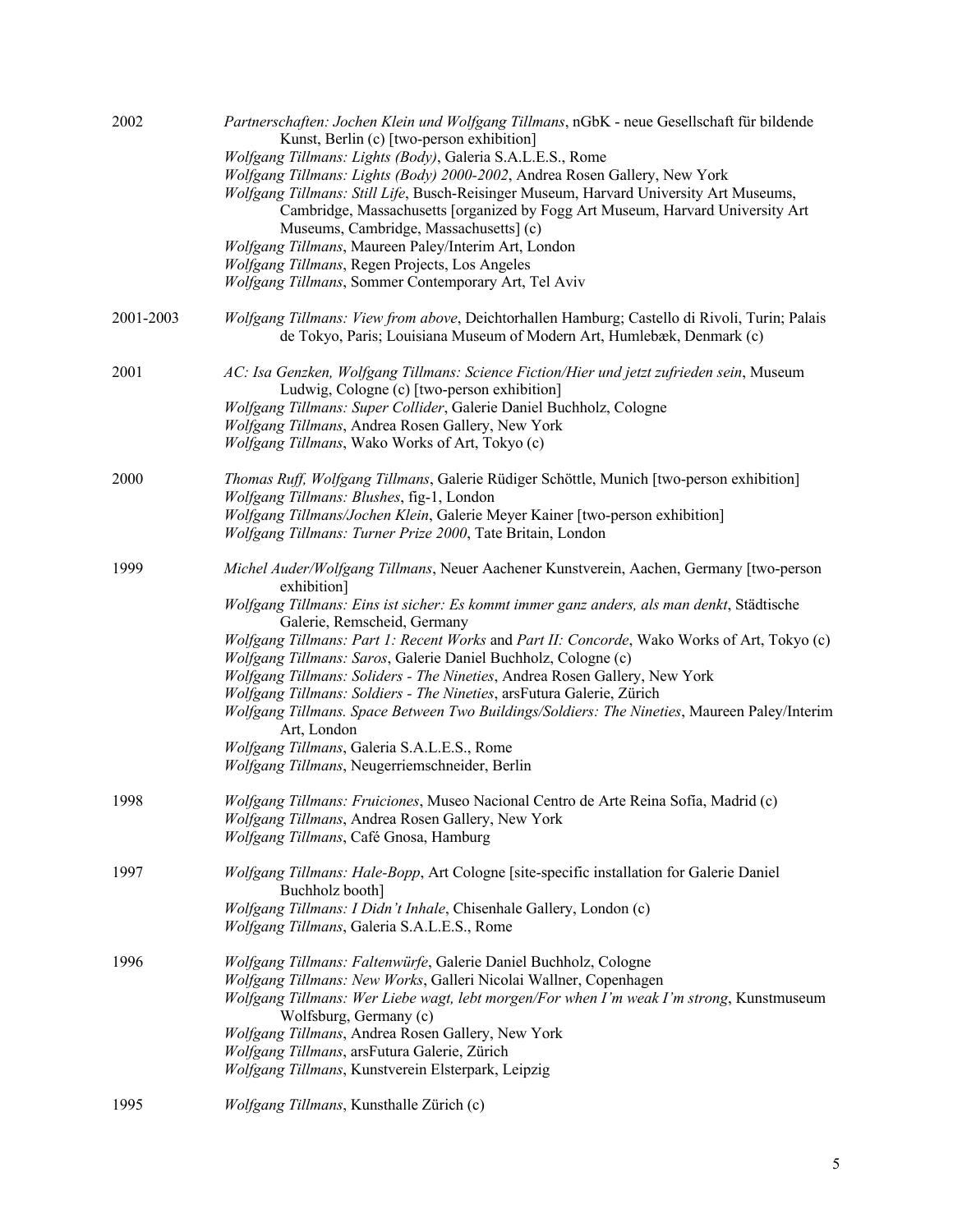|      | Wolfgang Tillmans, Maureen Paley/Interim Art, London<br>Wolfgang Tillmans, neugerriemschneider, Berlin<br>Wolfgang Tillmans, Portikus, Frankfurt (c)<br>Wolfgang Tillmans, Regen Projects, Los Angeles<br>Wolfgang Tillmans, Stills Gallery, Edinburgh |
|------|--------------------------------------------------------------------------------------------------------------------------------------------------------------------------------------------------------------------------------------------------------|
| 1994 | Wolfgang Tillmans, Andrea Rosen Gallery, New York<br>Wolfgang Tillmans, Galerie Daniel Buchholz, Cologne<br>Wolfgang Tillmans, Galerie Thaddaeus Ropac, Paris                                                                                          |
| 1993 | Wolfgang Tillmans, arsFutura Gallery, Zürich<br>Wolfgang Tillmans, Buchholz + Buchholz, Cologne<br>Wolfgang Tillmans, L.A. Galerie Lothar Albrecht, Frankfurt<br>Wolfgang Tillmans, Maureen Paley/Interim Art, London                                  |
| 1992 | Wolfgang Tillmans: Diptychen, 1990-1992, PPS. Galerie F. C. Gundlach, Hamburg                                                                                                                                                                          |
| 1991 | Wolfgang Tillmans, Grauwert Galerie, Hamburg                                                                                                                                                                                                           |
| 1989 | Wolfgang Tillmans, Café Gnosa, Hamburg                                                                                                                                                                                                                 |
| 1988 | Wolfgang Tillmans: Approaches, Café Gnosa, Hamburg<br>Wolfgang Tillmans: Approaches, Fabrik - Foto - Forum, Hamburg, Stadtbücherei Remscheid,<br>Germany<br>Wolfgang Tillmans: Blutsturz, Front, Hamburg                                               |

#### *SELECTED GROUP EXHIBITIONS*

| 2022 | A Century of the Artist's Studio 1920-2020, Whitechapel Gallery, London (c)                                                |
|------|----------------------------------------------------------------------------------------------------------------------------|
| 2021 | Adam, Eve and the Serpent: Works from the Schenkung Sammlung Hoffman, Bundeskunthalle,<br>Bonn, Germany (cd)               |
|      | Any distance between us, RISD Museum, Providnce, Rhode Island                                                              |
|      | Arcimboldo Face to Face, Centre Pompidou-Metz, France (c)                                                                  |
|      | "Carte blanche" to Anne Imhof, Natures Mortes, Palais de Tokyo, Paris                                                      |
|      | Collection 3: Between Visible and Invisible, The National Museum of Art, Osaka (cd)                                        |
|      | Crip Time, MMK - Museum für Moderne Kunst, Frankfurt                                                                       |
|      | Dreams of Freedom: Romanticism in Russia and Germany, Tretyakov Gallery, Moscow;                                           |
|      | Albertinum, Dresden (c)                                                                                                    |
|      | E/MOTION. Fashion in Transition, Mode Museum (MoMu) Antwerp (c)                                                            |
|      | Feast for the Eyes: The Story of Food in Photography, The Polygon Galllery, Vancouver (c)                                  |
|      | The Greek Garden, Praz Delavallade, Paris                                                                                  |
|      | Making Space: Recent Photograph Acquisitions, The Museum of Contemporary Art, Los Angeles<br>(cd)                          |
|      | Male Nudes: a salon from 1800 to 2021, Mendes Wood DM, São Paulo                                                           |
|      | The Narrow Gate of the Here-and-Now, IMMA: 30 Years of the Global Contemporary, Irish<br>Museum of Modern Art, Dublin (cd) |
|      | NatureCulture, Fondation Beyeler, Basel (cd)                                                                               |
|      | The Ocean, Bergen Kunsthall                                                                                                |
|      | Panoramas, Galería Juana de Aizpuru, Madrid                                                                                |
|      | The Red Show, James Barron Art, Kent, Connecticut (c)                                                                      |
|      | Selections: Gallery Artists, Regen Projects, Los Angeles                                                                   |
|      | Sensing Scale, Kunsthalle Münster, Germany                                                                                 |
|      | Von Erde schöner: The collections of the MGKSiegen, Museum für Gegenwartskunst Siegen (cd)                                 |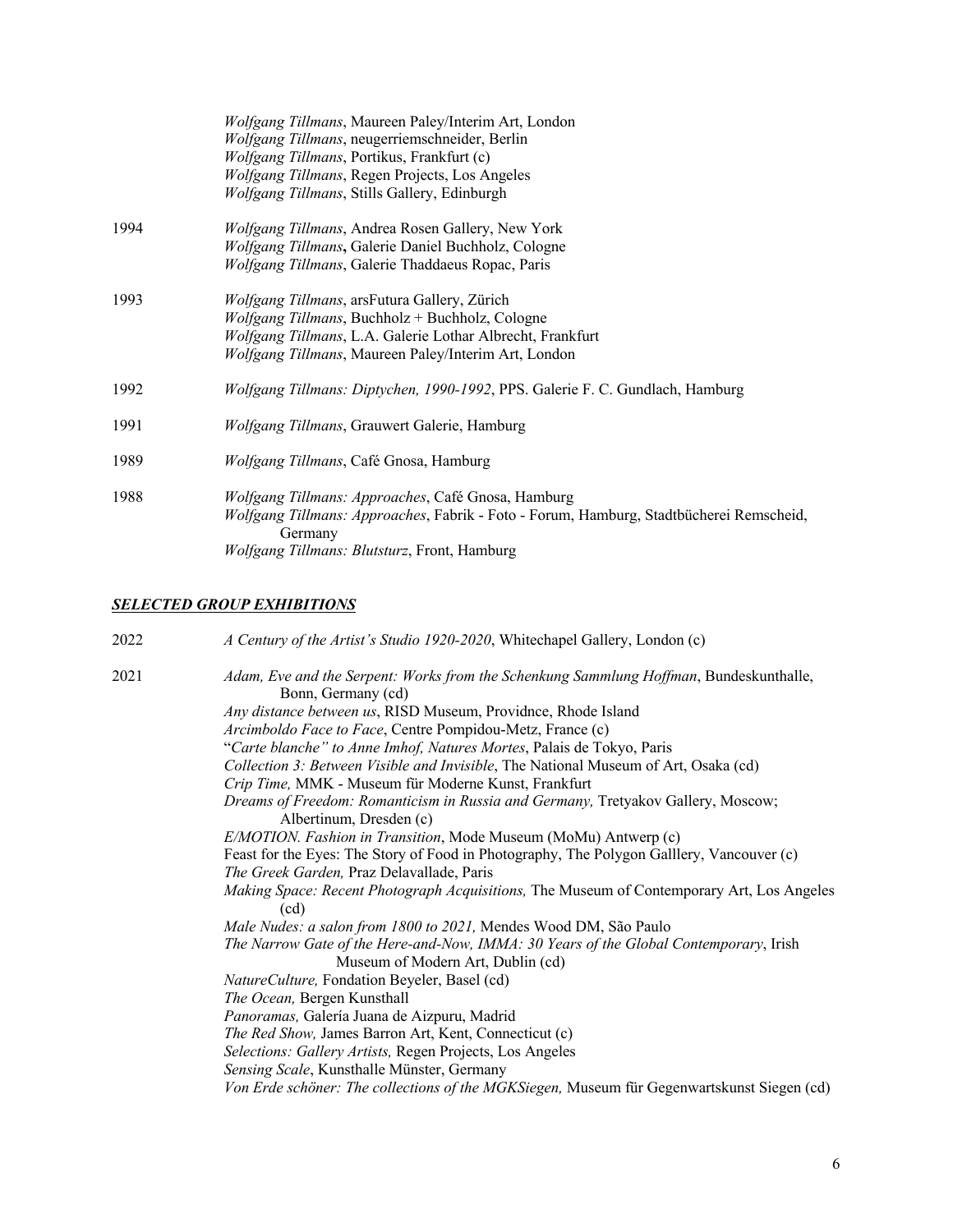|              | X IS NOT A SMALL COUNTRY — Unravelling the Post-Global Era, MAAT - Museum of Art,<br>Architecture and Technology, Lisbon, Portugal                                                                                                                                                                                                                                                                                                                                                                                                                                                                                                                                                                                                                                                                                                                                                                                                                                                                                                                                                                                                                                                                                                                                                                                                                                                                                                                                                                                                                                                                                                                                                                           |
|--------------|--------------------------------------------------------------------------------------------------------------------------------------------------------------------------------------------------------------------------------------------------------------------------------------------------------------------------------------------------------------------------------------------------------------------------------------------------------------------------------------------------------------------------------------------------------------------------------------------------------------------------------------------------------------------------------------------------------------------------------------------------------------------------------------------------------------------------------------------------------------------------------------------------------------------------------------------------------------------------------------------------------------------------------------------------------------------------------------------------------------------------------------------------------------------------------------------------------------------------------------------------------------------------------------------------------------------------------------------------------------------------------------------------------------------------------------------------------------------------------------------------------------------------------------------------------------------------------------------------------------------------------------------------------------------------------------------------------------|
| 2020-2022    | Body & Soul. Denken, Fühlen, Zähneputzen, Museum Ostwall im Dortmunder U, Dortmund,<br>Germany                                                                                                                                                                                                                                                                                                                                                                                                                                                                                                                                                                                                                                                                                                                                                                                                                                                                                                                                                                                                                                                                                                                                                                                                                                                                                                                                                                                                                                                                                                                                                                                                               |
| 2020         | 00s. Cranford Collection: The 2000s, MO.CO. Montpellier Contemporain, France (cd) (c)<br>20/20, David Zwirner, New York<br>Among the Trees, Hayward Gallery, London<br>After Monet: Pictorialism in the Mart Collections, Museo d'arte moderna e contemporanea di<br>Trento e Rovereto, Italy<br>Back to the Present: New Perspectives, New Works - The Collection from 1945 to Today, Städel<br>Museum, Frankfurt (cd)<br>Brainwashed - Sammlung Goetz im Haus der Kunst, Haus der Kunst, Munich (cd)<br>Being Laid Up Was No Excuse for Not Making Art: Corona Sound System, Kunstverein in<br>Hamburg, Germany<br>Controlling the Chaos, Carnegie Museum of Art, Pittsburgh, Pennsylvania<br>Crossing Views: A selection of works from the Foundation, Foundation Louis Vuitton, Paris<br>Der Goldene Reiter in Faustrectht der Freiheit aka Fox and his Friends, cfa Berlin<br>Diversity/United: Contemporary Art of Europe, Moscow, Berlin, Paris, Tretyakov Gallery,<br>Moscow<br>Double Lives: Visual Artists Making Music, Museum Moderner Kunst Stiftung Ludwig Wien<br>(MUMOK), Vienna<br>Duro Olowu: Seeing Chicago, Museum of Contemporary Art Chicago (c)<br>Freischwimmer: Fotografie der Sammlung Viehof & des Museum Kurhaus Kleve, Museum<br>Kurhaus Kleve, Germany<br>Fuckers, Galerie der Stadt Schwaz, Austria<br>Masculinities: Liberation through photography, Martin Gropius Bau, Berlin<br>Meditations in an Emergency, UCCA Center for Contemporary Art, Beijing<br>Michael Clark: Cosmic Dancer, Barbican Art Gallery, London<br>My Cartography: The Erling Kagge Collection, Fundación Banco Santander, Madrid [itinerary:<br>Foundation Vincent van Gogh Arles, France] (c) (cd) |
|              | myselves, Kohn Gallery, Los Angeles<br>New Visions: The Henie Onstad Triennial for Photography and New Media, Henie Onstad<br>Kunstsenter, Sandvika, Norway (c)<br>On everyone's lips: From Pieter Bruegel to Cindy Sherman, Kunstmuseum Wolfsburg, Germany<br>(c)<br>Portrait of a Young Planet, Mudam Luxembourg - Musée d'Art Moderne Grand-Duc Jean,<br>Luxembourg City (c) (cd)<br>Silent Water, Galería Mascota, Mexico City<br>SPECTRUM: Art of the new Millennial from Pivate Collections, Cortesi Gallery, Lugano<br>Studio. Berlin, Berghain, Berlin<br>The Window: A Journey of Art and Archictecture through Windows, Marugame Genichiro-<br>Inokuma Museum of Contemporary Art (c)                                                                                                                                                                                                                                                                                                                                                                                                                                                                                                                                                                                                                                                                                                                                                                                                                                                                                                                                                                                                              |
| 2019-present | A New MoMA, The Museum of Modern Art, New York                                                                                                                                                                                                                                                                                                                                                                                                                                                                                                                                                                                                                                                                                                                                                                                                                                                                                                                                                                                                                                                                                                                                                                                                                                                                                                                                                                                                                                                                                                                                                                                                                                                               |
| 2019         | Another Music in a Different Kitchen: Studio Recordings & Records by Artists, Karma Bookstore,<br>New York [organized by Bob Nickas and Matt Shuster]<br>Bauhaus and Photography: On Neues Sehen in Contemporary Art, Museum für Fotografie -<br>Staatliche Museen zu Berlin<br>Europa Endlos, Kunsthal Charlottenborg, Copenhagen<br>Fiction and Fabrication. Photography of Architecture After the Digital Turn, Museum of Art,<br>Architecture and Technology (MAAT), Lisbon<br>Hyper! - A journey into art and music, Deichtorhallen, Hamburg<br>Installations From 25 Years Of The Falckenberg Collection, Deichtorhallen Hamburg (c) (cd)                                                                                                                                                                                                                                                                                                                                                                                                                                                                                                                                                                                                                                                                                                                                                                                                                                                                                                                                                                                                                                                              |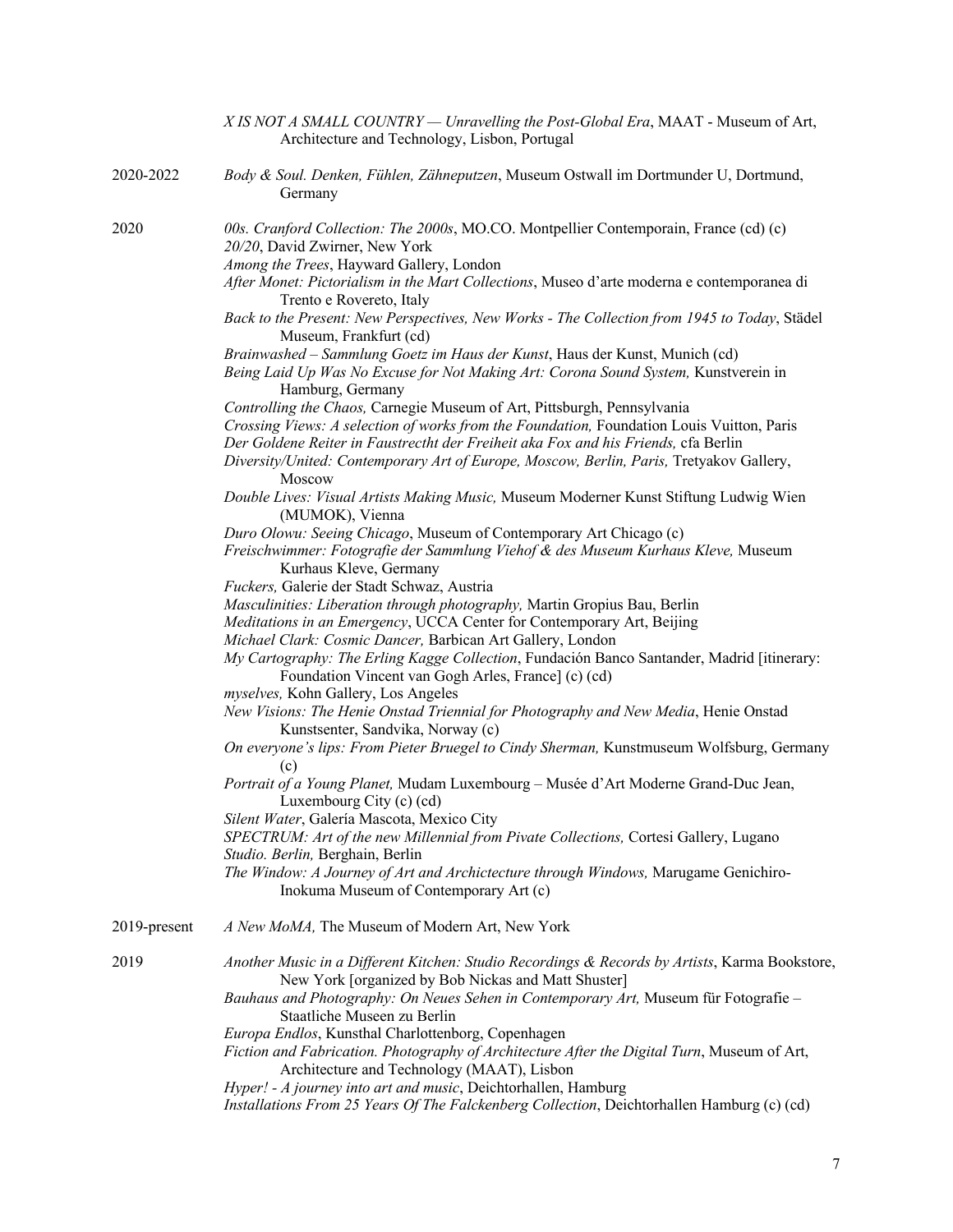|           | It's Urgent, Kunsthal Charlottenborg, Copenhagen<br>Never Again: Art Against War and Fascism in the 20th and 21st Centuries, Museum of Modern<br>Art Warsaw, Poland                                                                                                                                                                                                                        |
|-----------|--------------------------------------------------------------------------------------------------------------------------------------------------------------------------------------------------------------------------------------------------------------------------------------------------------------------------------------------------------------------------------------------|
|           | No Photos on the Dance Floor! Berlin 1989 - Today, C/O Berlin, Germany (c)<br>SELBSTBILDNIS, Société, Berlin                                                                                                                                                                                                                                                                               |
|           | Street. Life. Photography. Seven Decades of Street Photography, Kunst Haus Wien, Vienna<br>United by AIDS—An Exhibition about Loss, Rememberance, Activism and Art in Response to<br>HIV/AIDS, Migros Museum für Gegenwartskunst, Zurich<br>The Warmth of Other Suns: Stories of Global Displacement, The Phillips Collection, Washington,                                                 |
|           | DC<br>The way we are 1.0, Weserburg - Museum für Moderne Kunst, Bremen, Germany                                                                                                                                                                                                                                                                                                            |
| 2018-2021 | Feast for the Eyes: The Story of Food in Photography, Louisiana Museum of Art and Science,<br>Baton Rouge, Louisiana [itinerary: FOAM, Amsterdam; C/O Berlin; The Photographers'<br>Gallery, London; Hasselblad Foundation, Göteborg, Sweden; The Polygon Gallery,<br>North Vancouver] (c)                                                                                                 |
| 2018      | Doing the Document. Fotografien von Diane Arbus bis Piet Zwart Die Schenkung Bartenbach,<br>Museum Ludwig, Cologne (c)                                                                                                                                                                                                                                                                     |
|           | Ekstase, Kunstmuseum Stuttgart [itinerary: Zentrum Paul Klee, Bern, Switzerland] (c)<br>Fashion Drive - Extreme Mode in der Kunst, Kunsthaus Zürich<br>In Part - Writings by Julie Ault, Galerie Buchholz, New York                                                                                                                                                                        |
|           | Picture Industry: A Provisional History of the Technical Image, 1844-2018, Luma Foundation,<br>Arles, France                                                                                                                                                                                                                                                                               |
|           | Resist! The 1960s protests, photography and visual legacy, Bozar, Brussels (c)<br>Revolutionize: Reflections on revolutionary history unfolding in the present, Mystetskyi Arsenal,<br>Kiev                                                                                                                                                                                                |
| 2017-2020 | This Is Not A Selfie: Photographic Self-Portraits from the Audrey and Sydney Irmas Collection,<br>San Jose Museum of Art, San Jose, California [itinerary: Alyce de Roulet Williamson<br>Gallery, ArtCenter College of Design, Pasadena, California; Museum of Fine Arts, St.<br>Petersburg, Florida; Yuz Museum Shanghai] [organized by the Los Angeles County<br>Museum of Art] (cd) (c) |
| 2017      | ISelf Collection: The End of Love, Whitechapel Gallery, London<br>Jardin infini. De Giverny à l'Amazonie, Centre Pompidou, Metz (c)<br>Jardins, Grand Palais, Paris (c)                                                                                                                                                                                                                    |
|           | Moving is in every direction, Hamburger Bahnhof - Museum für Gegenwart, Berlin (c)<br>The Photographic I - Other Pictures, S.M.A.K., Gent (c)                                                                                                                                                                                                                                              |
|           | We dream under the same sky, Palais de Tokyo, Paris<br>10 Years Julia Stoschek Collection - Generation Loss, Julia Stoschek Collection, Düsseldorf (c)                                                                                                                                                                                                                                     |
| 2016      | Folding, Refraction, Touch: Modern and Contemporary Art in Dialogue with Wolfgang Tillmans,<br>Busch-Reisinger Museum, Harvard Art Museums, Cambridge, MA (cd)<br>Inside – Contemporary Artists and Writers in Reading Prison. Reading Prison, Reading, UK (c)<br>Ordinary Pictures, Walker Art Center, Minneapolis, MN (c)                                                                |
| 2015      | The Gesamtsexwerk, The Spectrum, New York [presented by M/L artspace]<br>A Perfect Match, Pinakothek der Moderne, Munich (c)                                                                                                                                                                                                                                                               |
|           | Queerfest 2015, St. Petersburg<br>Take Me (I'm Yours), Monnaie de Paris, Paris; [2017] Pirelli HanarBicocca, Milan; [2018] Villa<br>Medici, Rome                                                                                                                                                                                                                                           |
|           | We The People, The Israel Museum, Jerusalem<br>What We Call Love, Irish Museum of Modern Art, Dublin (c)                                                                                                                                                                                                                                                                                   |
|           | Zoom! Architektur und Stadt im Bild, Architekturmuseum der TU München, Pinakothek der<br>Moderne, Munich (c)                                                                                                                                                                                                                                                                               |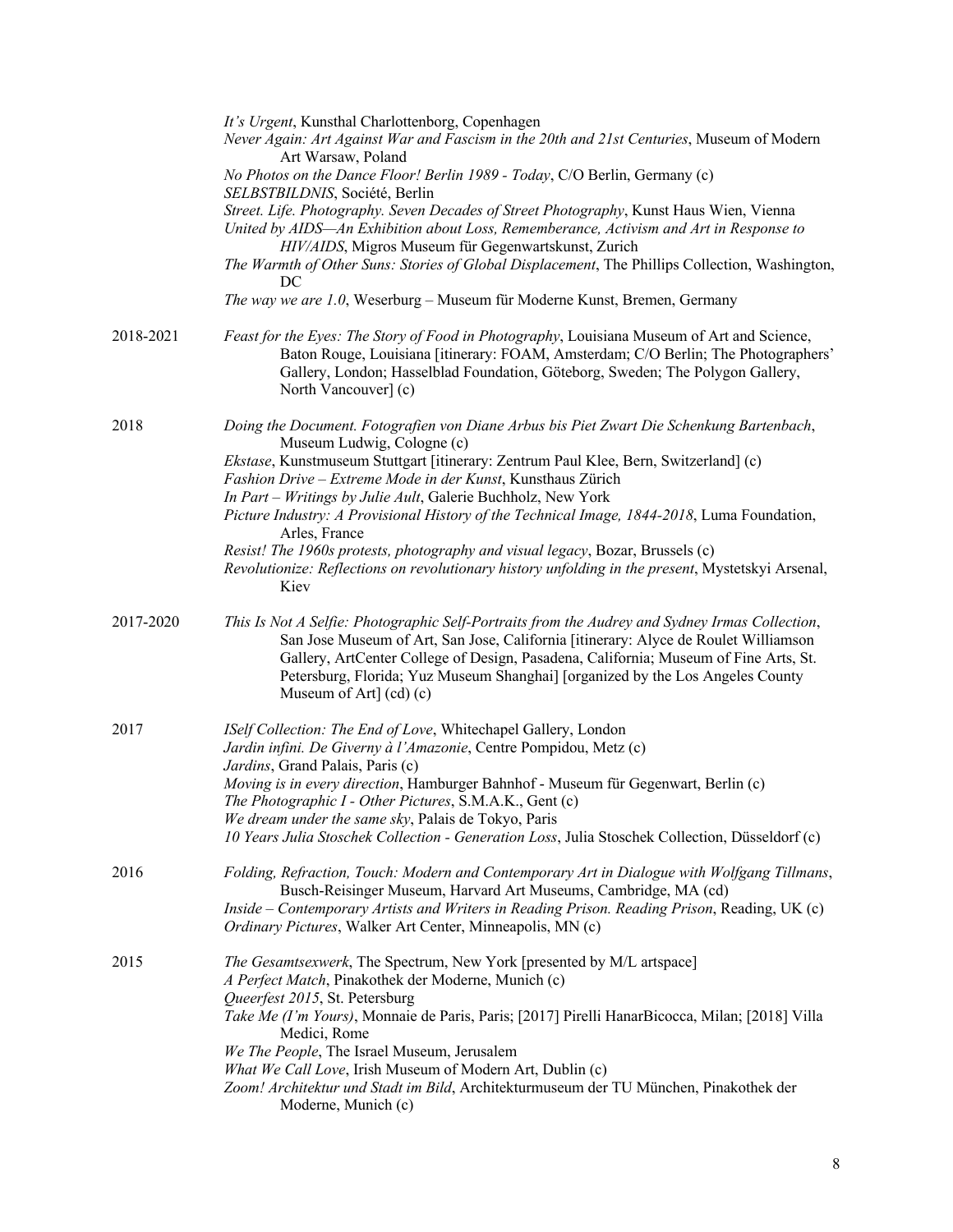| 2014 | 8th Berlin Biennale for Contemporary Art, Berlin<br>Brush Fires in the Social Landscape, Aperture Foundation David Wojnarowicz, London (c)<br>Fundamentals, La Biennale di Venezia - 14th International Architecture Exhibition, Venice (c)<br>Love Aids Riot Sex 2, nGbK - neue Gesellschaft für bildende Kunst, Berlin<br>Manifesta 10 – European Biennial of Contemporary Art, St. Petersburg (c)<br>Simple Shapes, Centre Pompidou, Metz [itinerary: Mori Art Museum, Tokyo as Simple Forms:<br>Contemplating Beauty]                                                                          |
|------|----------------------------------------------------------------------------------------------------------------------------------------------------------------------------------------------------------------------------------------------------------------------------------------------------------------------------------------------------------------------------------------------------------------------------------------------------------------------------------------------------------------------------------------------------------------------------------------------------|
| 2013 | Ausweitung der Kampfzone. Die Sammlung 1968-2000, Neue Nationalgalerie, Berlin<br>Looking at the View, Tate Britain, London<br>Sin motivo aparente, Centro de Arte Dos de Mayo, Madrid<br>Vue d'en haut, Centre Pompidou, Metz<br>Xerography, Firstsite, Colchester                                                                                                                                                                                                                                                                                                                                |
| 2012 | Abstraction in Movement, Centro Andaluz de Arte Contemporáneo, Sevilla<br>Boy: A Contemporary Portrait, Leo Xu Projects, Shanghai<br>Dark Sky, Adam Art Gallery, Wellington<br>Measuring the Universe: the transit of Venus, Royal Observatory Greenwich, London<br>Print/Out, Museum of Modern Art, New York                                                                                                                                                                                                                                                                                      |
| 2011 | Danser sa vie, Centre Pompidou, Paris<br>Jean Genet, Act 1 & Act 2, Nottingham Contemporary<br>MMK 1991-2011: 20 Jahre Gegenwart, MMK - Museum für Moderne Kunst, Frankfurt<br>Syntax: Text and Symbols for a New Generation, Tampa Museum of Art                                                                                                                                                                                                                                                                                                                                                  |
| 2010 | BigMinis: Fetishes of Crisis, CAPC - Musée d'art contemporain de Bordeaux, Bordeaux<br>Gerhard Richter e la dissolvenza dell'immagine nell'arte contemporanea, Centro di Cultura<br>Contemporanea Strozzina, Palazzo Strozzi, Florence (c)<br>Territories of Desire, MUAC - The University Museum of Contemporary Art, Mexico City (c)<br>The Last Newspaper, New Museum, New York (c)<br>The British Art Show 7 - The Days of the Comet, Nottingham Contemporay, Nottingham;<br>Hayward Gallery, London; Centre for Contemporary Arts, Glasgow; Plymouth City<br>Museum and Art Gallery, Plymouth |
| 2009 | En todas partes. Politicas LGBTQ en el arte, CGAC - Centro Galego de Arte Contemporánea,<br>Santiago de Compostela (c)<br>Fare Mondi - Making Worlds, La biennale di Venezia 53, Venice (c)<br>Fax, The Drawing Center, New York, 2009 (c)<br>Holbein to Tillmans, Schaulager, Basel (c)                                                                                                                                                                                                                                                                                                           |
| 2008 | 15 Years / Part III (with Christopher Williams), Wako Works of Art, Tokyo<br>Falling Right into Place: The Fold in Contemporary Art, Haus Lange, Krefeld, Germany (c)<br>History Keeps Me Awake at Night: A Genealogy of Wojnarowicz work related to Wojnarowicz,<br>P.P.O.W Gallery, New York<br>Life on Mars: Carnegie International 2008, Carnegie International 2008, Carnegie Museum of<br>Art, Pittsburgh (c)<br>Street & Studio, Tate Modern, London; Museum Folkwang, Essen, Germany (c)                                                                                                   |
| 2007 | Depth of Field: Modern Photography at the Metropolitan, Metropolitan Museum of Art, New<br>York<br>Getroffen: Otto Dix und die Kunst des Portraits, Kunstmuseum Stuttgart (c)<br>Into Me / Out of Me, MACRO Museo d'Arte Contemporanea, Rome<br>No Such Thing as Society, Hayward Gallery, London (c)<br>Stardust or the Last Frontier, Musée d'Art Contemporain du Val-de-Marne, Vitry-sur-Seine<br>What Does the Jellyfish Want, Museum Ludwig, Cologne                                                                                                                                          |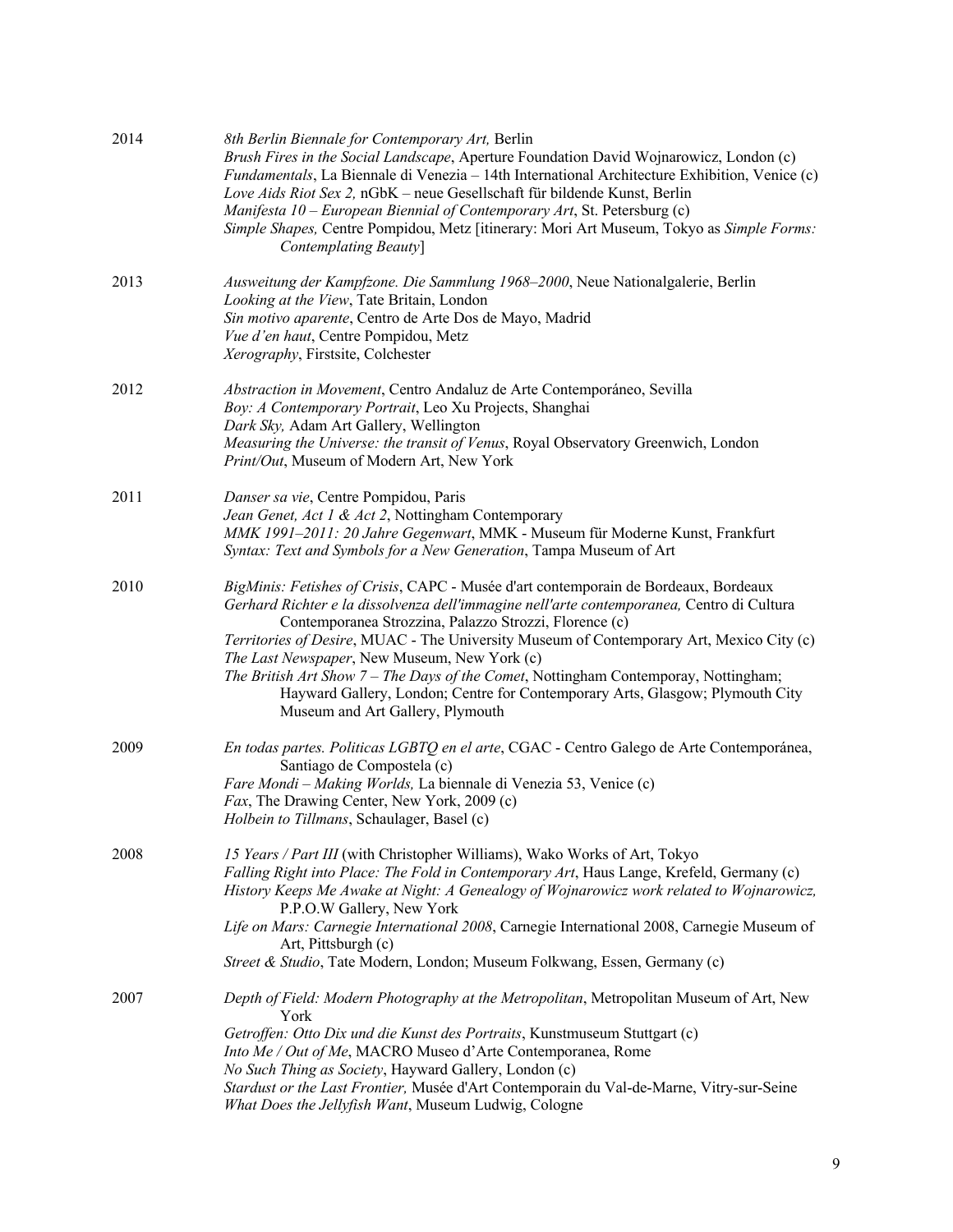| 2006 | Abstract Art Now-Floating Forms, Wilhelm-Hack-Museum, Ludwigshafen, Germany<br>Das Achte Feld-Geschlechter, Leben und Begehren in der bildenden Kunst seit 1960, Museum<br>Ludwig, Cologne (c)                                                                                                                                                                                                                                                                                                                                                                                                                                                                                     |
|------|------------------------------------------------------------------------------------------------------------------------------------------------------------------------------------------------------------------------------------------------------------------------------------------------------------------------------------------------------------------------------------------------------------------------------------------------------------------------------------------------------------------------------------------------------------------------------------------------------------------------------------------------------------------------------------|
|      | In the Face of History: European Photographers in the 20th Century, Barbican Art Gallery,<br>London $(c)$                                                                                                                                                                                                                                                                                                                                                                                                                                                                                                                                                                          |
|      | The Gold Standard, P.S.1 Contemporary Art Center, N.Y.                                                                                                                                                                                                                                                                                                                                                                                                                                                                                                                                                                                                                             |
| 2005 | Always a Little Further, International Exhibition, 51st Venice Biennale, Venice<br>Arbeit an der Wirklichkeit, The National Museum of Modern Art, Tokyo (c)<br>Shadowplay-A Homage to H.C. Andersen, Kunsthallen Brandts Klædefabrik, Odense, Denmark;<br>Kunsthalle zu Kiel, Germany; Landesgalerie Linz, Austria (c)<br>Weltbilder, Helmhaus, Zürich (c)                                                                                                                                                                                                                                                                                                                         |
| 2004 | Atmosphere, Museum of Contemporary Art, Chicago<br>Encounters in the 21st Century, 21st Century Museum of Contemporary Art, Kanazawa, Japan<br>Im Rausch der Dinge, Fotomuseum Schweiz, Winterthur (c)<br>Jetzt und zehn Jahre davor, Kunstwerke, Berlin (c)<br>Monument to Now, The Dakis Joannou Collection, Athens (c)                                                                                                                                                                                                                                                                                                                                                          |
| 2003 | Abstraction in Photography, Von Lintel Gallery, New York<br>Architektur der Obdachlosigkeit: BISS zu Gast in der Pinakothek der Moderne, Neue Pinakothek,<br>Munich; Museum der Arbeit, Hamburg [2004] (c)<br>Attack—Kunst und Krieg im Zeitalter der Medien, Kunsthalle Vienna (c)<br>Deutsche Fotografie im 20. Jahrhundert, Deutsches Historisches Museum, Berlin<br>Fast Forward, Sammlung Goetz, ZKM / Museum für Neue Kunst, Karlsruhe, Germany (c)<br>Painting Pictures, Kunstmuseum Wolfsburg (c)<br>Warum! Bilder Diesseits und Jenseits des Menschen, Martin-Gropius-Bau, Berlin (c)                                                                                     |
| 2002 | Moving Pictures, Solomon R. Guggenheim Museum, New York; Bilbao (c)<br>Sensationen des Alltags, Kunstmuseum Wolfsburg (c)                                                                                                                                                                                                                                                                                                                                                                                                                                                                                                                                                          |
| 2001 | Century City: Art and Culture in the Modern Metropolis, Tate Modern, London (c)<br>Club Club Club, Le Confort Moderne, Poitiers (c)<br>Museum unserer Wünsche, Museum Ludwig, Cologne (c)<br>La natura della natura morta, Galleria D'Arte Moderna Bologna (c)<br>Neue Welt, Frankfurter Kunstverein, Frankfurt am Main (c)<br>Uniforms, Order and Disorder, Pitti Immagine, Florence; P.S.1 Contemporary Art Center, Long<br>Island City, N.Y. (c)                                                                                                                                                                                                                                |
| 2000 | Apocalypse, Royal Academy of Arts, London (c)<br>The British Art Show 5, The Arts Council of England; Edinburgh; Southhampton; Cardiff;<br>Birmingham [organized by the Hayward Gallery, London] (c)<br>Dire AIDS: Art in the Age of Aids, Promotrice della Bella Arte, Turin (c)<br>Eine Munition unter anderen, Frankfurter Kunstverein, Frankfurt am Main (c)<br>Protest and Survive, Whitechapel Art Gallery, London (c)<br>Quotidiana: The Continuity of the Everyday in 20th Century Art, Castello di Rivoli-Museo<br>d'Arte Contemporanea, Rivoli, Turin (c)<br>The Sea & the Sky, The Royal Hibernian Academy, Philadelphia (c)<br>Turner Prize 2000, Tate Britain, London |
| 1999 | Hypertronix, Espai d'Art Contemporani de Castelló, Castelló (c)<br>The Image of the Other, Fòrum Universal de les Cultures, Barcelona (c)<br>Macht und Fürsorge-Das Bild der Mutter in der zeitgenössischen Kunst, Siemens Kultur-<br>programm, Trinitatis-Kirche, Cologne (c)<br>om det sublime / on the sublime, Rooseum, Malmö (c)                                                                                                                                                                                                                                                                                                                                              |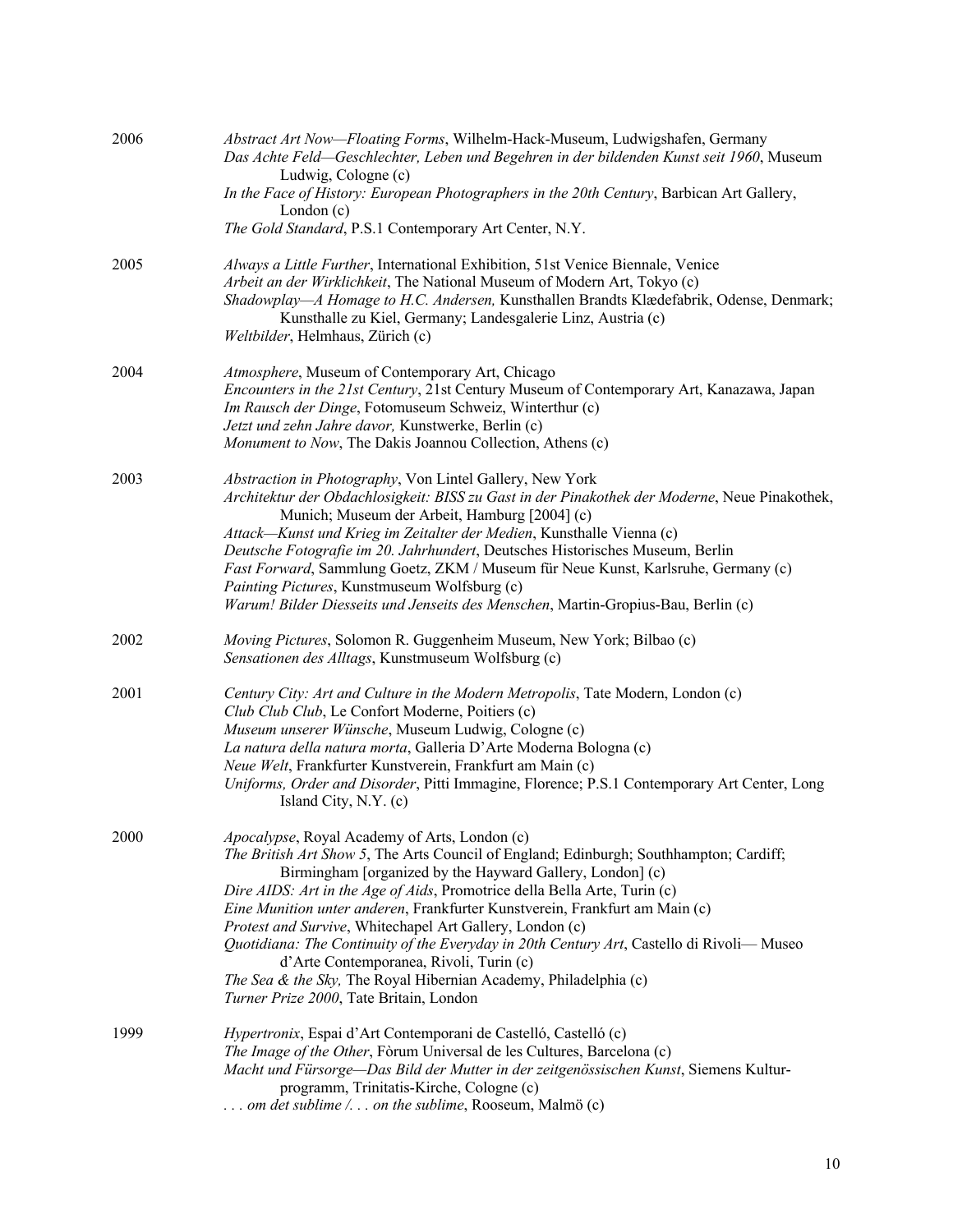|      | Vision of the Body: Fashion or Invisible Corset, Kyoto Museum of Modern Art; Museum of<br>Contemporary Art, Tokyo (c)                                                                                                                                                                                                                                                                                                                                                                                                                                                                                      |
|------|------------------------------------------------------------------------------------------------------------------------------------------------------------------------------------------------------------------------------------------------------------------------------------------------------------------------------------------------------------------------------------------------------------------------------------------------------------------------------------------------------------------------------------------------------------------------------------------------------------|
|      | Wohin kein Auge reicht—Von der Entdeckung des Unsichtbaren, Deichtorhallen Hamburg (c)                                                                                                                                                                                                                                                                                                                                                                                                                                                                                                                     |
| 1998 | 1st Berlin Biennale, Kunstwerke, Berlin (c)<br>Fast Forward Image, Kunstverein Hamburg (c)<br>From the Corner of the Eye, Stedelijk Museum, Amsterdam (c)<br>Sunday by Matthew Higgs, Cabinet Gallery, London                                                                                                                                                                                                                                                                                                                                                                                              |
| 1997 | Absolute Landscape—Between Illusion and Reality, Yokohama Museum of Art (c)<br>Positionen künstlerischer Photographie in Deutschland von 1945-1995, Berlinische Galerie;<br>Martin-Gropius-Bau, Berlin (c)<br>Projects, Irish Museum of Modern Art, Dublin (c)<br>The 90s: A Family of Man?, Casino Luxembourg—Forum d'art contemporain, Luxembourg (c)<br>The Quiet in the Land: Everyday Life, Contemporary Art and the Shakers, Institute of<br>Contemporary Art, Maine College of Art, Portland; The Institute of Contemporary Art,<br>Boston [1998]<br>We Gotta Get Out of This Place, Cubitt, London |
| 1996 | a/drift: Scenes from the Penetrable Culture, Bard College Center for Curatorial Studies,<br>Annandale-on-Hudson, N.Y.<br>Le Plaisir et les ombres, Fondation pour l'Architecture, Brussels<br>Nudo y Crudo: Sensitive Body, Visible Body, Claudia Gian Ferrari Arte Contemporanea, Milan (c)<br>Prospect '96-Fotographie in der Gegenwartskunst, Frankfurter Kunstverein und Schirn Kunst-<br>halle, Frankfurt am Main (c)<br>Shift, Haus der Kulturen der Welt, Berlin [organized by Neue Gesellschaft für Bildende Kunst] (c)<br>Traffic, CAPC Musée d'art contemporain, Bordeaux (c)                    |
| 1995 | ars viva 95/96 Photographie, Anhaltische Gemäldegalerie Dessau; Frankfurter Kunstverein,<br>Frankfurt am Main; Kunsthalle Nürnberg (c)<br>Human Nature, New Museum of Contemporary Art, New York<br>Kunstpreis der Böttcherstrasse in Bremen, Kunsthalle Bremen (c)<br>Take Me (I'm Yours), Serpentine Gallery, London; Kunsthalle Nürnberg (c)                                                                                                                                                                                                                                                            |
| 1994 | L'Hiver de l'amour, Musée d'art moderne de la ville de Paris (c)<br>Soggetto Soggetto, Castello di Rivoli—Museo d'arte contemporanea, Rivoli, Turin (c)<br>Streetstyle, Victoria & Albert Museum, London (c)<br>The Winter of Love, P.S.1 Contemporary Art Center, Long Island City, N.Y.                                                                                                                                                                                                                                                                                                                  |
| 1993 | Atelier (collaboration with Isa Genzken), Galerie Daniel Buchholz, Cologne; Wilma Tolksdorf,<br>Hamburg<br>Fuck the System, Villa Rossi, Lucca June, Galerie Thaddaeus Ropac, Paris<br>henylovethylamour, Unfair 1993, Galerie Daniel Buchholz, Cologne<br>November Television, Videoprojekt Remscheid, Esther Schipper, Cologne                                                                                                                                                                                                                                                                           |
| 1992 | i-D Now, Pitti Imagine, Palazzo Corsini, Florence<br>We Haven't Stopped Dancing Yet, PPS. Galerie F. C. Gundlach, Hamburg                                                                                                                                                                                                                                                                                                                                                                                                                                                                                  |
| 1991 | Icons of a Mutinous Age, Three Photographers, Bournemouth & Poole College of Art & Design,<br>Bournemouth                                                                                                                                                                                                                                                                                                                                                                                                                                                                                                  |
| 1989 | Die Hamburg Schachtel, Museum für Kunst und Gewerbe, Hamburg (c)                                                                                                                                                                                                                                                                                                                                                                                                                                                                                                                                           |

# *SELECTED SPECIAL PROJECTS, EVENTS & EXHIBITIONS CURATED BY THE ARTIST*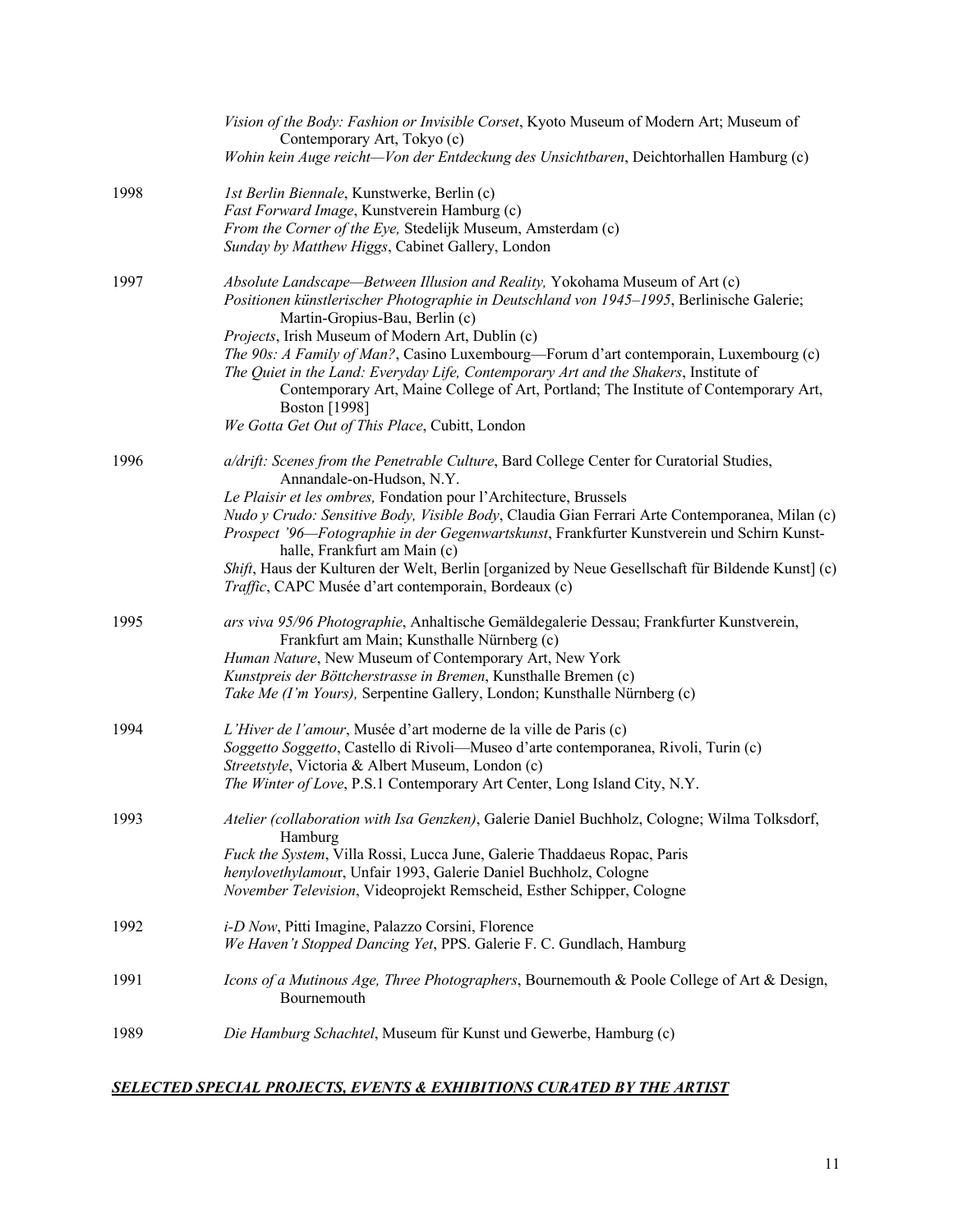| 2020 | War Requiem, script by Benjamin Britten, directed by Daniel Kramer, National Kaohsiung Center<br>for the Arts, Kaohsiung, Taiwan, February 28 and March 1, 2020. [scenography in<br>collaboration with Nasir Mazhar, Charles Balfour, and Justin Nardella] [produced in<br>collaboration with the English National Opera]                                                                                                                                                                                   |
|------|-------------------------------------------------------------------------------------------------------------------------------------------------------------------------------------------------------------------------------------------------------------------------------------------------------------------------------------------------------------------------------------------------------------------------------------------------------------------------------------------------------------|
| 2018 | Eurolab: Forum on European Culture, with Rem Koolhaas and Stephan Petermann, Stedelijk<br>Museum, Amsterdam, May 31, 2018.<br>How will the weather be tomorrow? Between Bridges, Berlin<br>In The Name Of Talent. Philip Wiegard, Between Bridges, Berlin<br>War Requiem, script by Benjamin Britten, directed by Daniel Kramer, English National Opera,<br>November 16, 2018. [scenography in collaboration with Nasir Mazhar, Charles Balfour,<br>and Justin Nardella]                                    |
| 2017 | Helga Paris - Berlin, Between Bridges, Berlin<br>mono.klub #50 - Launch of mono.kultur #43 - Fatima Al Qadiri: Embedded Narratives 'I want to<br>be heard and not seen', Between Bridges, Berlin<br>Somebody's Bedside Table, Between Bridges, Berlin [a project by BPA]<br>Wolfgang Tillmans: South Tank, The Tanks, Tate Modern, London [program of live events,<br>3 - 12 March 2017]                                                                                                                    |
| 2016 | Doppelleben - Kunst und Popmusik, by Jörg Heiser, Between Bridges, Berlin [book launch]<br>EU 'Remain' Campaign [posters and T-shirts designed by Wolfgang Tillmans]<br>Meeting Place, Between Bridges, Berlin [weekly events, 14 April - 31 July]<br>Peter Knoch, Between Bridges, Berlin<br>Playback Room: A Room for Studio Music, Städtische Galerie im Lenbachhaus und Kunstbau<br>München<br>Wolfgang Tillmans: ¿dónde estamos?, Mexico City [billboard project]                                      |
| 2015 | Anders Clausen, Between Bridges, Berlin<br>Bring Your Own, Between Bridges, Berlin [Playback Room - part three]<br>Fashion Stories, Between Bridges, Berlin<br>Greer Lankton, Between Bridges, Berlin<br>Jochen Lempert, Between Bridges, Berlin                                                                                                                                                                                                                                                            |
| 2014 | Fondation Beyeler, Riehen/Basel [works from the permanent collection]<br>American Producers, Between Bridges, Berlin [Playback Room - part two]<br>And Life Goes On, Between Bridges, Berlin [curated by Karl Holmqvist]<br>Colourbox - Music of the group (1982-1987), Between Bridges, Berlin [Playback Room -part one]<br>Edgewise: A Picture of Cookie Mueller, Between Bridges, Berlin [book launch]<br>Patrick Caulfield, Between Bridges, Berlin<br>Scott King: Totem Motif, Between Bridges, Berlin |
| 2012 | Park Nights: John Maus, Serpentine Gallery Pavilion, London                                                                                                                                                                                                                                                                                                                                                                                                                                                 |
| 2011 | Len Lye: Free Radicals, Between Bridges, London<br>Marte Eknæs: Escalate, Between Bridges, London                                                                                                                                                                                                                                                                                                                                                                                                           |
| 2010 | Gerd Arntz (1900-1988) and Isotype, Between Bridges, London<br>Park Nights: John Maus, Serpentine Pavilion, London<br>Park Nights: Wolfgang Tillmans and Dimitar Sasselov. The Edge of Visibility: A Night of<br>Astronomy, Serpentine Pavilion, London                                                                                                                                                                                                                                                     |
| 2009 | Jenny Holzer: Truisms (1977-1979) and Essays (1979-1982), Between Bridges, London<br>Ull Hohn, Between Bridges, London                                                                                                                                                                                                                                                                                                                                                                                      |
| 2008 | 25/34 Photographes (Ralf Marsault / Heino Muller): Fin de Siècle, Between Bridges, London                                                                                                                                                                                                                                                                                                                                                                                                                   |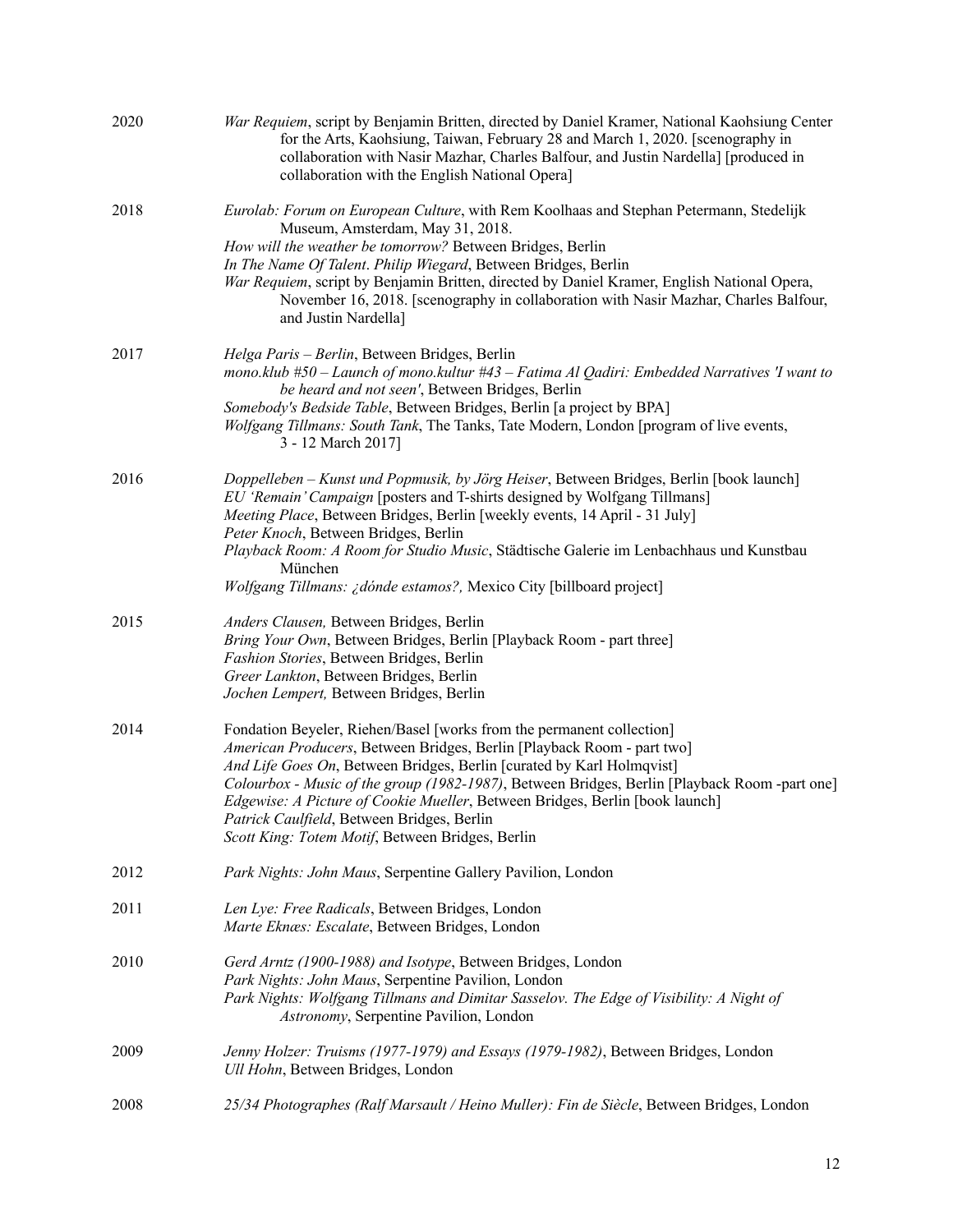| The Center for Land Use Interpretation. Autotechnogeoglyphics: Vehicular Test Tracks in<br>America, Between Bridges, London                                            |
|------------------------------------------------------------------------------------------------------------------------------------------------------------------------|
| Isa Genzken: Ground Zero (2), Between Bridges, London                                                                                                                  |
| Wilhelm Leibl (1844-1900), Between Bridges, London                                                                                                                     |
| Tegenwoordigheid van Geest – Presence of Mind, Stedelijk Museum, Amsterdam [works from the<br>permanent collection]                                                    |
| Jochen Klein, Pinakothek der Moderne, Munich [curated with Bernhart Schwenk]                                                                                           |
| <i>Art Club 2000: Selected Works 1992-1994</i> , Between Bridges, London                                                                                               |
| Charles Henri Ford: The Garden of Disorder, Between Bridges, London [curated by Daniel]<br>Buchholz and Christopher Müller]                                            |
| Charlotte Posenenske (1930-1985): Series DW (corrugated cardboard) 1967, Between Bridges,<br>London                                                                    |
| The Garden of Disorder - Works and publications by Charles Henri Ford, Between Bridges,<br>London [curated by Mitchell Algus, Daniel Buchholz, and Christopher Müller] |
| Josef Kramhöller, Between Bridges, London                                                                                                                              |
| David Wojnarowicz, Between Bridges, London                                                                                                                             |
| Jochen Klein, Between Bridges, London                                                                                                                                  |
| Sister Corita: works from the 1960s, Between Bridges, London                                                                                                           |
| Wolfgang Breuer: Umbel, Between Bridges, London                                                                                                                        |
| Inventory – Scott King, Donald Urquhart, Portikus, Frankfurt am Main                                                                                                   |
|                                                                                                                                                                        |

#### *SELECTED MONOGRAPHS, SOLO EXHIBITION CATALOGUES & ARTIST BOOKS*

(ab) artist books, edited and designed by WT

(abc) publications in which all color plates were edited and designed by WT

(c) catalogues, edited and designed by an institution

 $\lim_{m \to \infty}$  monographs

| 2021 | Saturated Light: Wolfgang Tillmans, Silver Works. Text by Tom Holert. Interview with the artist<br>by Klaus Pollmeier. Galerie Buchholz   Verlag Der Buchhandlung Franz und Walther<br>König, Cologne (ab)<br>Wolfgang Tillmans. Sound is Liquid. Texts by George T. Baker, Diederich Diederichsen et. al<br>Museum Moderner Kunst Stiftung Ludwig Wien (MUMOK), Vienna (c)                                                |
|------|----------------------------------------------------------------------------------------------------------------------------------------------------------------------------------------------------------------------------------------------------------------------------------------------------------------------------------------------------------------------------------------------------------------------------|
| 2020 | Wolfgang Tillmans. Four Books. 40th Anniversary Edition. Taschen, Cologne (abc)<br>Wolfgang Tillmans: Today Is The First Day. Edited by Mark Barker, Jennifer Hope Davy,<br>Benjamin Stafford, and Shahin Zarinbal. Irish Museum of Modern Art, Dublin and<br>WIELS, Brussels (abc)<br>Wolfgang Tillmans: Wako Book 6. Wako Works of Art, Tokyo (ab)                                                                       |
| 2018 | Wolfgang Tillmans: Kaiserringträger der Stadt Goslar 2018. Texts by Marion Ackerman and<br>Wulf Herzogenrath. Mönchehaus Museum Goslar (ab)<br>Wolfgang Tillmans: DZHK Book 2018. Interview by Allie Biswas (reprint). David<br>Zwirner Books, New York (c)<br>Wolfgang Tillmans: Fragile. Institut für Auslandsbeziehungen, Stuttgart [English and<br>French editions]. (ab)                                              |
| 2017 | There were 30 years between 1943 and 1973. 30 years from 1973 was the year 2003.<br>Kunstverein Hamburg (ab and cd)<br>Was ist anders? / What is Different?. Edited by Wolfgang Tillmans and Brigitte Oetker.<br>Texts by Philipp Hübl, Jonas Kaplan, et al. Sternberg Press, Berlin, [German and English<br>editions] (ab)<br>Wolfgang Tillmans: 2017. Edited by Chris Dercon and Helen Sainsbury with Wolfgang Tillmans. |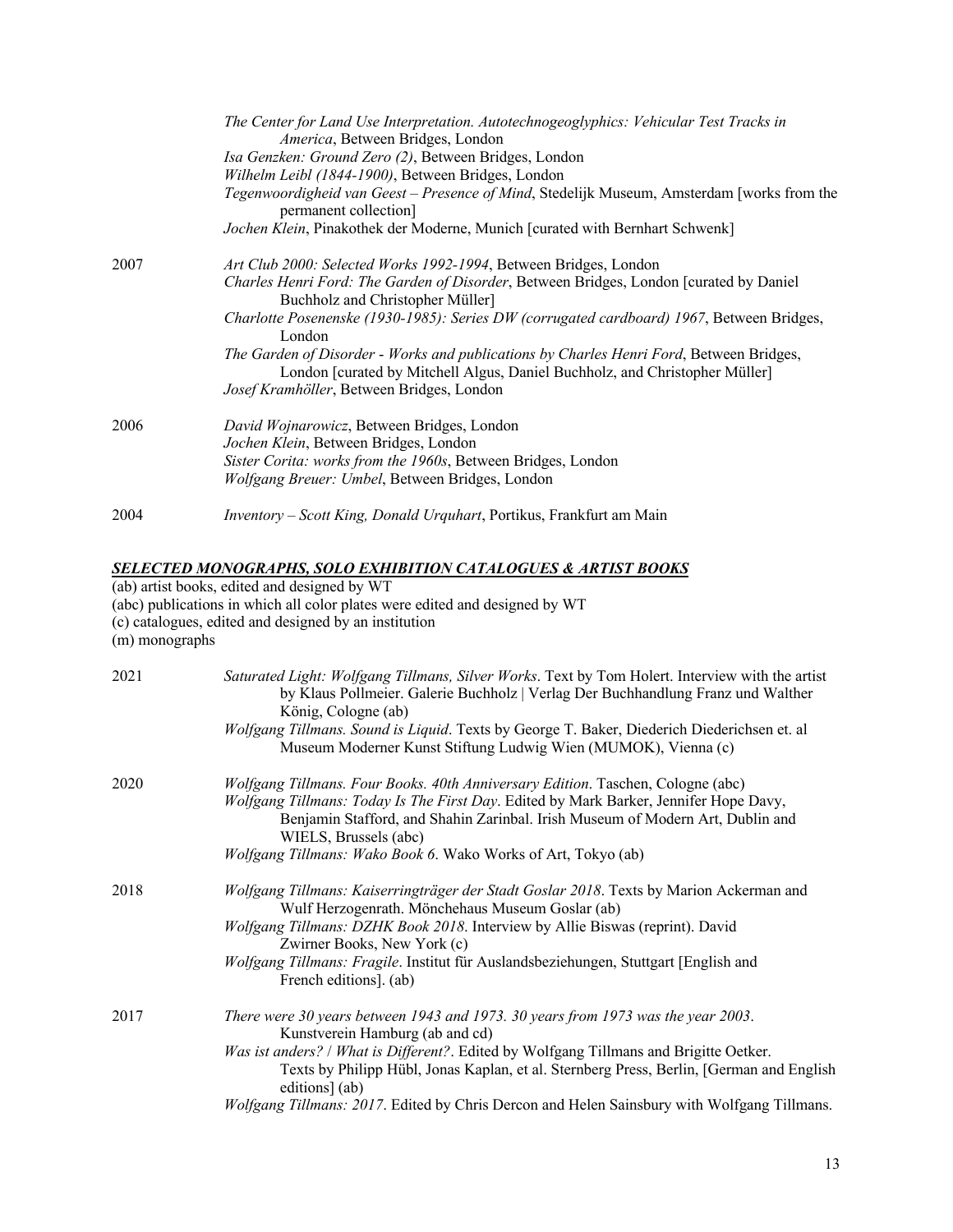|      | Texts by Mark Godfrey and Tom Holert. Tate Modern, London (ab)<br>Wolfgang Tillmans. Edited by Theodora Vischer. Fondation Beyeler, Basel, and Hatje Cantz<br>Verlag, Ostfildern, Germany (ab)                                                                                                                                                                                                                                                     |
|------|----------------------------------------------------------------------------------------------------------------------------------------------------------------------------------------------------------------------------------------------------------------------------------------------------------------------------------------------------------------------------------------------------------------------------------------------------|
|      | Wolfgang Tillmans: Concorde. Verlag der Buchhandlung Walther König, Köln<br>[revised expanded edition; originally published in 1997]. (ab)                                                                                                                                                                                                                                                                                                         |
| 2016 | Wolgang Tillmans: Conor Donlon. Text by Alex Needham. Köln: Verlag der Buchhandlung<br>Walther König, Köln (ab)                                                                                                                                                                                                                                                                                                                                    |
|      | Wolfgang Tillmans: On the Verge of Visibility. Texts by Suzanne Cotter and Wolfgang Tillmans.<br>Museu de Arte Contemporânea de Serralves, Porto (ab)                                                                                                                                                                                                                                                                                              |
| 2015 | Wolfgang Tillmans: The Cars. Text by Wolfgang Tillmans. Verlag der Buchhandlung Walther<br>König, Köln (ab)                                                                                                                                                                                                                                                                                                                                        |
|      | Wolfgang Tillmans: What's wrong with redistribution? Text by Tom McDonough. Verlag der<br>Buchhandlung Walther König, Köln (ab)                                                                                                                                                                                                                                                                                                                    |
|      | Wolfgang Tillmans: Your Body is Yours. Text by Yuka Uematsu. The National Museum of Art,<br>Osaka (abc)                                                                                                                                                                                                                                                                                                                                            |
| 2014 | Wolfgang Tillmans. Bijutsu Shuppan-Sha, Tokyo (ab)<br>Wolfgang Tillmans. Texts by Johanna Burton, Midori Matsui, Caroline Stephen, Jan Verwoert,<br>and Wolfgang Tillmans; Interviews by Stuart Comer, Peter Halley, Nathan Kernan<br>(reprint) and Neville Wakefield (reprint). Phaidon, London and New York (m) [revised<br>and expanded edition; originally published in 2002]<br>Wolfgang Tillmans: Wako Book 5. Wako Works of Art, Tokyo (ab) |
| 2013 | Wolfgang Tillmans: Utoquai - Series 4, Book 4. Text by Wolgang Tillmans. TBW Books,<br>Oakland, California (abc)                                                                                                                                                                                                                                                                                                                                   |
| 2012 | Wolfgang Tillmans. Text by Tom Holert. Moderna Museet, Stockholm and Kunstsammlung<br>Nordrhein-Westfalen, Düsseldorf (ab) [English and German online editions]<br>Wolfgang Tillmans: FESPA Digital / FRUIT LOGISTICA. Verlag der Buchhandlung Walther<br>König, Köln (ab)                                                                                                                                                                         |
|      | Wolfgang Tillmans: Neue Welt. Interview by Beatrix Ruf. Taschen, Cologne (ab)                                                                                                                                                                                                                                                                                                                                                                      |
| 2011 | Wolfgang Tillmans. Taschen, Colonge (abc) [three volume set, revised and expanded editions of<br>Wolfgang Tillmans, Burg, and truth study center]<br>Wolfgang Tillmans: Abstract Pictures. Texts by Dominic Eichler and Wolfgang Tillmans. Hatje<br>Cantz, Ostfildern, Germany (ab)                                                                                                                                                                |
|      | Wolfgang Tillmans: Zachęta Ermutigung. Edited by Isabelle Malz. Texts by Jacek Dehnel,<br>Isabelle Malz, Wolfgang Tillmans, and Hanna Wróblewska. Kunstsammlung Nordrhein-<br>Westfalen, Düsseldorf (abc)                                                                                                                                                                                                                                          |
| 2010 | Wolfgang Tillmans. Texts by Michael Bracewell and Josef Strau. Interview by Hans Ulrich Obrist<br>and Julia Peyton-Jones. Serpentine Gallery and Koenig Books, London (c)                                                                                                                                                                                                                                                                          |
|      | Wolfgang Tillmans. Texts by Caroline Douglas and Wolfgang Tillmans. Southbank Centre,<br>London (exhibition brochure)                                                                                                                                                                                                                                                                                                                              |
|      | Wolfgang Tillmans: Interviews. Interviews by Holger Liebs and Hans Ulrich Obrist. Wako Works<br>of Art, Tokyo (ab)                                                                                                                                                                                                                                                                                                                                 |
| 2008 | Wolfgang Tillmans. Kunsthalle Zürich and JRP Ringier, Zurich (ab) [revised and<br>expanded edition; originally published in 1995]                                                                                                                                                                                                                                                                                                                  |
|      | Wolfgang Tillmans: Düsseldorf Raum 2001-2007. Sammlung der Stadtparkasse Düsseldorf im<br>Museum Kunstpalast. Texts by Bernd Eversmann, Beat Wismer, and Wolfgang Tillmans.<br>Museum Kunstpalast, Düsseldorf (c)<br>Wolfgang Tillmans: Lighter. Texts by Julie Ault, Daniel Birnbaum, and Joachim Jäger. Hatje                                                                                                                                    |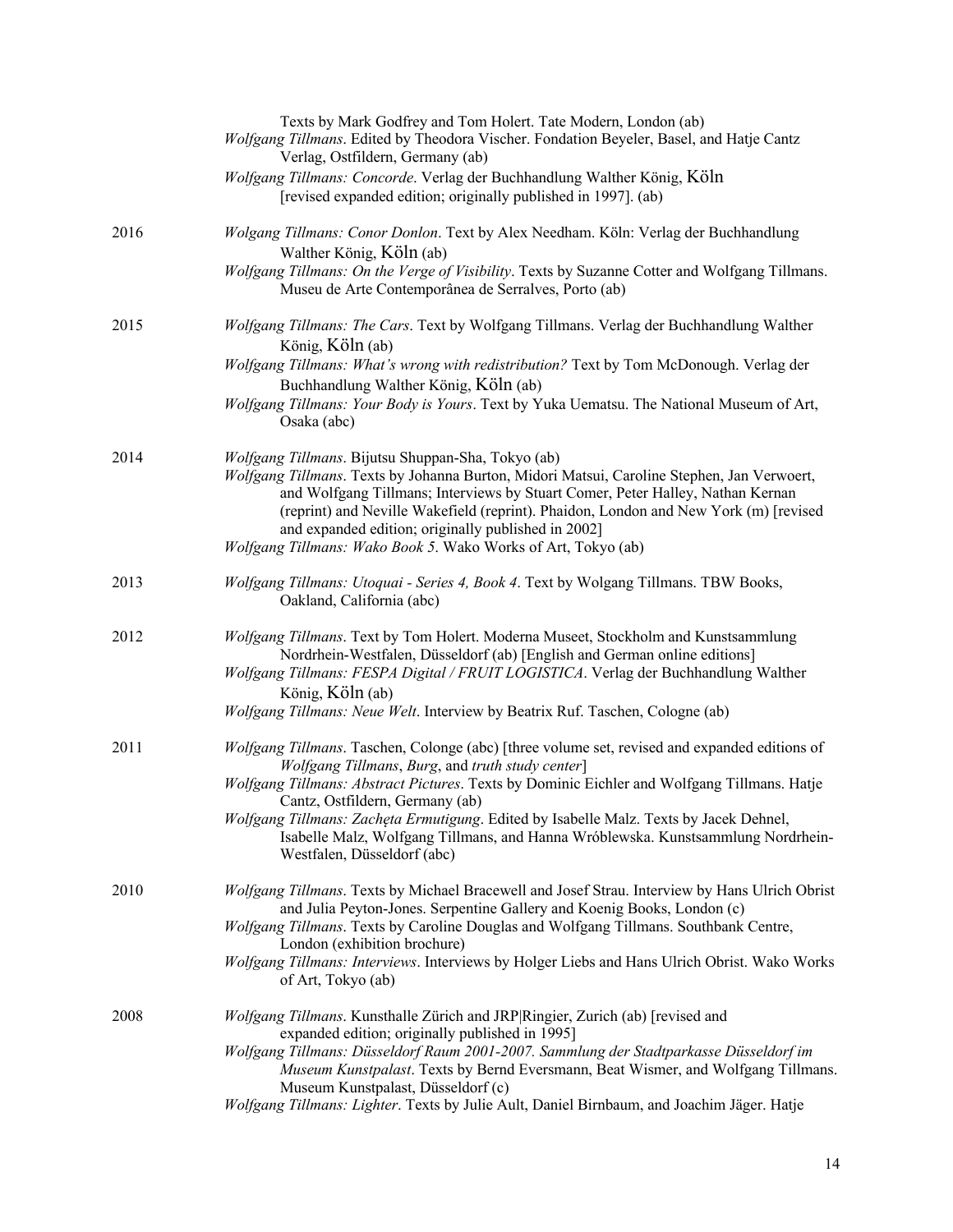|      | Cantz, Ostfildern, Germany (ab)<br>Wolfgang Tillmans: Wako Book 4. Wako Works of Art, Tokyo (ab)                                                                                                                                                                                                                                                                                                                                                                                                                         |
|------|--------------------------------------------------------------------------------------------------------------------------------------------------------------------------------------------------------------------------------------------------------------------------------------------------------------------------------------------------------------------------------------------------------------------------------------------------------------------------------------------------------------------------|
| 2007 | Carciofo - Still Lifes. Oroom Gallery, Seoul (c)<br>Wolfgang Tillmans: manual. Verlag der Buchhandlung Walther König, Köln (ab)<br>Wolfgang Tillmans: Sprengel Installation (+4). Text by Inka Schube. Sprengel Museum,<br>Hannover (c)                                                                                                                                                                                                                                                                                  |
| 2006 | Why we must provide HIV treatment information. Photography by Wolfgang Tillmans. HIV i-<br>Base, London (abc)<br>Wolfgang Tillmans. Texts by Julie Ault, Daniel Birnbaum, Russell Ferguson, Dominic Molon,<br>Lane Relyea, and Mark Wigley. Hammer Museum, Los Angeles; Museum of<br>Contemporary Art Chicago; Yale University Press, New Haven (c)<br>Wolfgang Tillmans: Freedom from the Known. Text by Bob Nickas. P.S. 1 Contemporary Art<br>Center, Long Island City, New York and Steidl, Göttingen, Germany (abc) |
| 2005 | Wolfgang Tillmans: truth study center. Text by Minoru Shimizu. Taschen, Cologne (abc)                                                                                                                                                                                                                                                                                                                                                                                                                                    |
| 2004 | Wolfgang Tillmans: Freischwimmer. Texts by Shimizu Minoru and Iida Shihoko. Interview<br>by Gil Blank (reprint). Tokyo Opera City Cultural Foundation (ab)<br>Wolfgang Tillmans: Wako Book 3. Wako Works of Art, Tokyo (ab)                                                                                                                                                                                                                                                                                              |
| 2003 | Wolfgang Tillmans: if one thing matters, everything matters. Text by Wolfgang Tillmans.<br>Interview by Mary Horlock. Tate Publishing, London (ab)                                                                                                                                                                                                                                                                                                                                                                       |
| 2002 | Wolfgang Tillmans. Texts by Midori Matsui, Jan Verwoert, and Wolfgang Tillmans. Interviews by<br>Peter Halley, Nathan Kernan (reprint) and Neville Wakefield (reprint). Phaidon, London<br>and New York (m)<br>Wolfgang Tillmans: Still Life. Text by Benjamin Paul. Harvard University Art Museums,<br>Cambridge, Massachusetts (c)                                                                                                                                                                                     |
| 2001 | AC: Isa Genzken, Wolfgang Tillmans: Science Fiction/Hier und jetzt zufrieden sein. Edited by<br>Kasper König and Michael Krajewski. Verlag der Buchhandlung Walther König,<br>Köln (abc)<br>Wolfgang Tillmans: Aufsicht/View from Above. Text by Giorgio Verzotti. Interview by Nathan<br>Kernan. Hatje Cantz, Ostfildern, Germany (abc)<br>Wolfgang Tillmans: Portraits. Text by Wolfgang Tillmans. Distributed Art Publishers, New York<br>(ab)<br>Wolfgang Tillmans: Wako Book 2. Wako Works of Art, Tokyo (ab)       |
| 1999 | Wolfgang Tillmans: Totale Sonnenfinsternis/Total Solar Eclipse. Text by Wolfgang Tillmans.<br>Galerie Daniel Buchholz, Cologne (ab)<br>Wolfgang Tillmans: Wako Book. Wako Works of Art, Tokyo (ab)<br>Wolfgang Tillmans: Soldiers. Verlag der Buchhandlung Walther König, Köln (ab)                                                                                                                                                                                                                                      |
| 1998 | Wolfgang Tillmans: Burg. Text by David Deitcher. Taschen, Cologne (ab)                                                                                                                                                                                                                                                                                                                                                                                                                                                   |
| 1997 | Wolfgang Tillmans: Concorde. Text by Wolfgang Tillmans. Verlag der Buchhandlung Walther<br>König, Köln (ab)<br>Wolfgang Tillmans: I Didn't Inhale. Designed by Scott King. Chisenhale Gallery, London (c)                                                                                                                                                                                                                                                                                                                |
| 1996 | Wolfgang Tillmans: Wer Liebe wagt, lebt morgen/For when I'm weak I'm strong. Texts by<br>Annelie Lütgens, Helen Molesworth, and Collier Schorr. Hatje Cantz, Ostfildern,<br>Germany (abc)                                                                                                                                                                                                                                                                                                                                |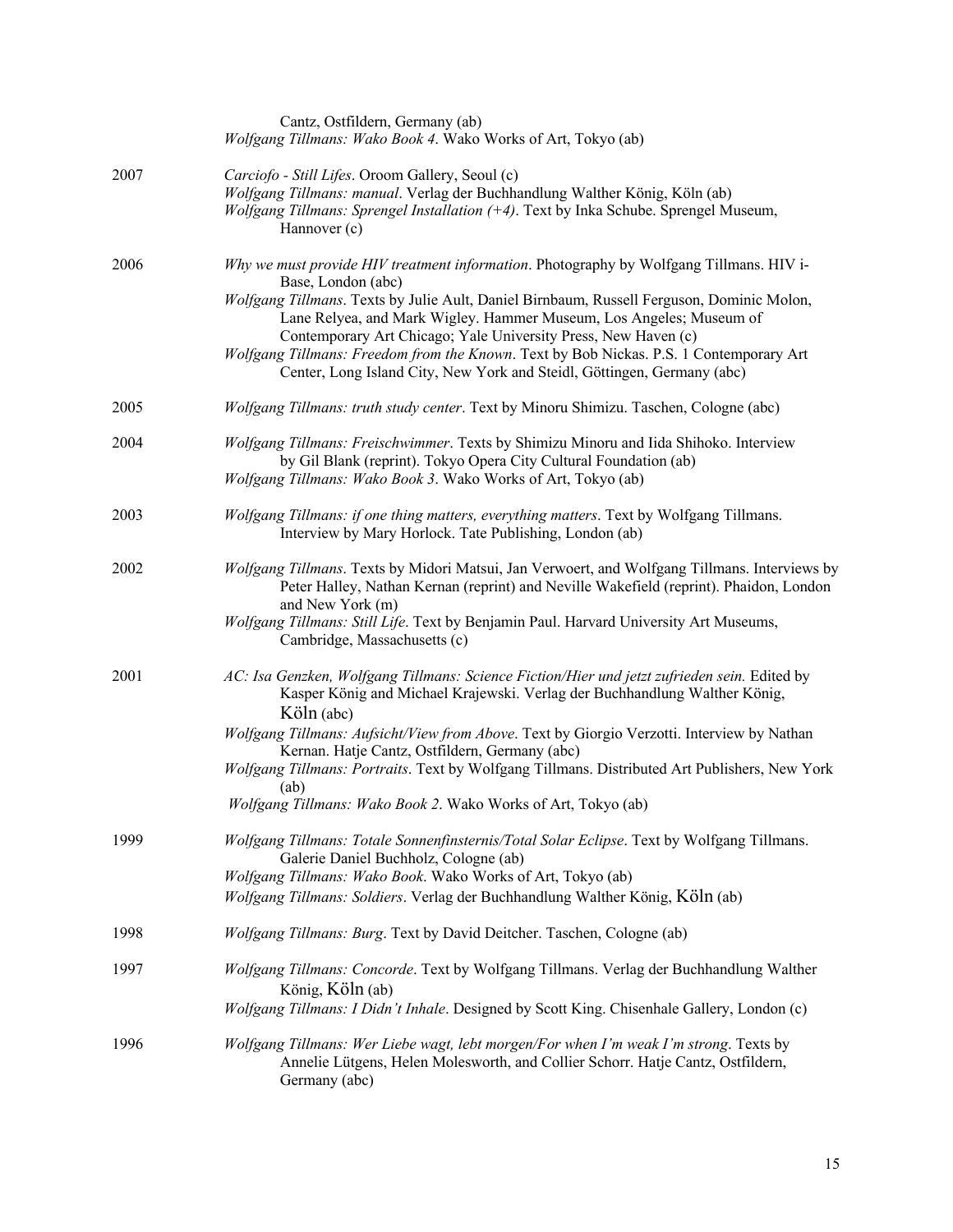1995 *Wolfgang Tillmans*. Edited by Burkhard Riemschneider. Text by Simon Watney. Taschen, Cologne (abc) *Wolfgang Tillmans*. Kunsthalle Zürich and JRP|Ringier, Zurich (ab) *Wolfgang Tillmans*. Interview by Neville Wakefield. Portikus, Frankfurt (abc)

### *SELECTED ARTIST'S PHOTOGRAPHS, PORTFOLIOS, TEXTS, INTERVIEWS, VIDEOS, RECORD COVERS and PROJECTS*

(photography) denotes pictures taken or commissioned for the publication (artist's pages) denotes pages that Wolfgang Tillmans edited and designed using new and/or existing pictures (uppp) use of previously published pictures

| 2019 | "bye SPEX! What's next?" Spex no. 384 (Januar/Februar 2019): cover, 4. [photography]<br>"Ich erkenne Menschlichkeit." Blau no. 34 (March 2019): 22-24.<br>Aperture, no. 237 (Winter 2019) [artist's pages, interview, and text]<br>"Material Merkato." Frankfurter Allgemeine Quarterly no. 2: 115-130. [artist's pages]<br>"From within – history is now." Real Review no. 8. [artist's pages and text]                                                                                                                                                                                                                                         |
|------|--------------------------------------------------------------------------------------------------------------------------------------------------------------------------------------------------------------------------------------------------------------------------------------------------------------------------------------------------------------------------------------------------------------------------------------------------------------------------------------------------------------------------------------------------------------------------------------------------------------------------------------------------|
| 2018 | "On the limits of seeing in a high-definition world." Art Review Asia (Spring 2018): 66–7. [artist's<br>pages]<br>"Wolfgang Tillmans in Conversation with John Waters." In John Waters: Indecent Exposure,<br>edited by Kristen Hileman, 154-167. Baltimore: Baltimore Museum of Art, 2018.<br>"Kunst sucht dich aus. Miss Kittin" Groove (November/December 2018): 38-43. [interview]<br>Neneh Cherry: Kong. Smalltown Supersound, 2018. [CD cover]<br>"Augenblicke des Glücks." Süddeutsche Zeitung, 24-26 December 2018, p. 11 [text]                                                                                                         |
| 2017 | "Alle Bilder wollen ja erstmal geliebt werden," Zeit Magazin no 23 (2017): cover, 3, 18–<br>39. [artist's pages]<br>"Fragile Trilogy - Part $3$ - 'South Tank," ARENA Homme + (2017): n.p. [artist's pages]<br>"Herr Schulz, ich denke, dass die Hauptaufgabe im Zusammenleben ist, Arschlochtypen zu<br>verhindern." Welt am Sonntag (August 20, 2017): 11-14. [interview]<br>"Powell — Freezer," Filmed April 2017, Youtube video, 4:17 minutes, Posted April 2017.                                                                                                                                                                            |
| 2016 | "Arschlochtypen verhindern," Artforum (November 2016): 236-7. [artist's pages]<br>"EU Campaign" Anti-Brexit poster, social media and T-shirt campaign, in various locations<br>[open source download at: tillmans.co.uk/campaig n-eu]<br>"Fragile Fiction." ARENA Homme+ (Winter 2016/Spring 2017): 206-317. [artist's pages]<br>"Gays Against Guns." Starship no. 15 (October 2016): 66-72. [artist's pages]<br>"I'm a morning person." In Boys Don't Cry, edited by Frank Ocean, cover, 194–9. Issue 1/Album<br>$3, 2016$ . [artist's pages]<br>"Münchner Kammerspiele," Münchner Kammerspiele (Spielzeit 2016/2017): n.p. [artist's<br>pages] |
| 2015 | "(title?) FRAGILE 1983-1989." and "Quel âge as-tu?" ARENA Homme + no. 44 (Winter<br>2015/Spring 2016): 250-315, 332-353. [artist's pages]<br>"Great things never come from comfort zones." <i>i-D</i> no. 336 (Spring 2015): 242-247. [photography<br>and interview]<br>"Münchner Kammerspiele." Münchner Kammerspiele (Spielzeit 2015/2016): n.p. [artist's pages]<br>What's wrong with redistribution? Köln: Verlag der Buchhandlung Walther König, 2015.                                                                                                                                                                                      |
| 2014 | "Neue Welt," Noon no. 1 (Spring/Summer 2014): 152-66. [artist's pages]<br>"Printing Press Kardiogram." DE: BUG 181 (April 2014): 42-9. [artist's pages]<br>"Study Of Man." In Forever Butt, edited by Gert Jonkers and Jop van Bennekom, 8-11. Köln:<br>Taschen, 2014. [artist's pages, text and photography]                                                                                                                                                                                                                                                                                                                                    |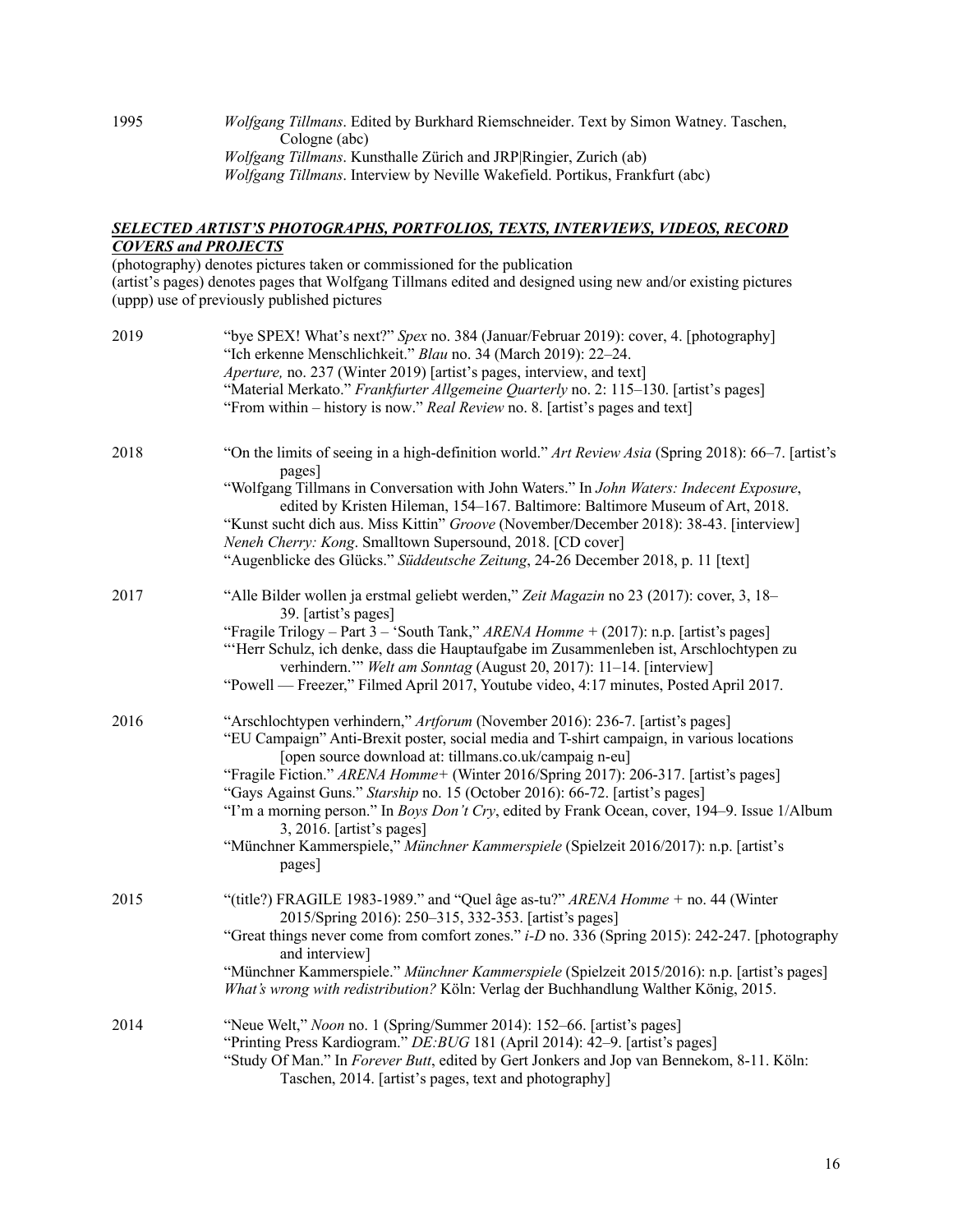| 2013 | "AnOther Hemisphere." South (Spring/Summer 2013): n.p. [artist's pages]<br>"Club Donny. Grande Finale #10." Club Donny no. 10 (2013): 1, 5–8, 109–12, 116. [artist's pages]<br>"The Plant Life." The Plant no. 4 (2013): 1-13. [artist's pages]<br>"The Freedoms of Photography." Camera Austria no. 122 (2013): 23-32. [artist's pages]                                                                                                                                                                                                         |
|------|--------------------------------------------------------------------------------------------------------------------------------------------------------------------------------------------------------------------------------------------------------------------------------------------------------------------------------------------------------------------------------------------------------------------------------------------------------------------------------------------------------------------------------------------------|
| 2012 | "Wolfgang Tillmans & Loreen." BON no. 62 (2012): 56-167. [artist's pages, interview and<br>photography]<br>"Wolfgang Tillmans & Neil Tennant." Interview (September 2012): 124-133. [artist's pages,<br>interview and photography]<br>Das Magazin der Kulturstiftung des Bundes (Spring/Summer 2012): n.p. [artist's pages]                                                                                                                                                                                                                      |
| 2011 | "Tillmans – Mazhar." ARENA Homme+ 35 (Spring/Summer 2011): 254-63. [artist's pages]<br>"Untitled (Warsaw)." Dik Fagazine 8 (September 2011): 6-11. [artist's pages]<br>"What's wrong with redistribution?" BBC History Magazine (July 2011): 20. [artist's pages]<br>Jochen Klein. Edited by Wolfgang Tillmans, Russell Ferguson and Bernhart Schwenk. München:<br>Pinakothek der Moderne, 2011. [artist's pages and text]                                                                                                                       |
| 2010 | "Necks." Fantastic Man 11 (Spring/Summer 2010): 101-106. [artist's pages]<br>"Neue Bilder aus Berlin." Monopol (October 2010): 62-75. [artist's pages]                                                                                                                                                                                                                                                                                                                                                                                           |
| 2009 | "Der Unterwäschekatalog." BUTT no. 26 (April 2009): 39-52. [artist's pages]<br>"Die Party ist vorbei." Süddeutsche Zeitung Magazin, 3 December 2009, 10-25. [artist's pages]<br>"Pictured in America and Pictures of America." Coyote (March 2009): 105-153. [artist's pages]                                                                                                                                                                                                                                                                    |
| 2007 | "Insert Wolfgang Tillmans." In kunst lehren - teaching art, edited by Heike Belzer and Daniel<br>Birnbaum, 153-184. Köln: Städelschule Frankfurt am Main, 2007). [artist's pages]<br>"Tillmans-Feuilleton - Fundstücke der Wirklichkeit." Die Zeit no. 23 (May 2007): 49-57. [artist's<br>pages and text]<br>Wolfgang Tillmans and Hans Ulrich Obrist: Conversation Series 6. Köln: Verlag der<br>Buchhandlung Walther König, 2007.<br>"Wolfgang Tillmans - Lighter / Manual." foam no. 13 (Winter 2007): 55-70. [artist's pages]                |
| 2006 | "Blind Spot." Blind Spot no. 33 (Summer 2006): n.p. [artist's pages]<br>Krishnamurti: Freedom From The Known. Köln: Salon Verlag, 2006) [limited edition of 20 copies<br>with a signed and numbered Ex Libris bookplate by the artist]<br>"Panbladet." Panbladet no. 6 (August 2006): cover and entire issue. [artist's pages]<br>"Susanne Oberbeck." Girls Like Us: Lesbian Quarterly (Summer/ Autumn 2006): 4-9. [artist's<br>pages and photography]<br>Why We Must Provide HIV Treatment Information. London: HIV i-base, 2006. [photography] |
| 2005 | "Make Poverty History." i-D no. 255 (June 2005): 160-161. [artist's pages]<br>"Slavoj Zizek." Index no. 5 (2005): n.p. [portrait and interview]<br>"Surface is All We Have." EXIT no. 18 (May/June /July 2005): 70-79. [text and photography]                                                                                                                                                                                                                                                                                                    |
| 2004 | "Corrective Lens – letter to the editor." Artforum (January 2004): 18. [text]<br>"Ost-West." freier, no. 3 (2004): 71-72, 75. [artist's pages]<br>"Page 3 Stunnas!" The Guardian, 19 April 2004, 2-3; reprinted in: Newspaper Jan Mot, no. 42<br>(May 2004): 2-4; Der Standard (May 2004): Album B3; Courier International, no. 711<br>(June 2004): 16. [photography and text]<br>"Wolfgang Tillmans on Donald Urquhart." Artforum (January 2004): 139. [text]                                                                                   |
| 2003 | "We are Not Going Back." Purple no. 15 (Spring/Summer 2003): cover, 2-48. [photography and<br>text]<br>"Farewell." The Guardian, 17 October 2003, 2-3. [photography and text]<br>"A True Encounter in a Hotel Room in the Middle East." BUTT no. 6 (Spring 2003): 44-48.<br>[artist's pages]                                                                                                                                                                                                                                                     |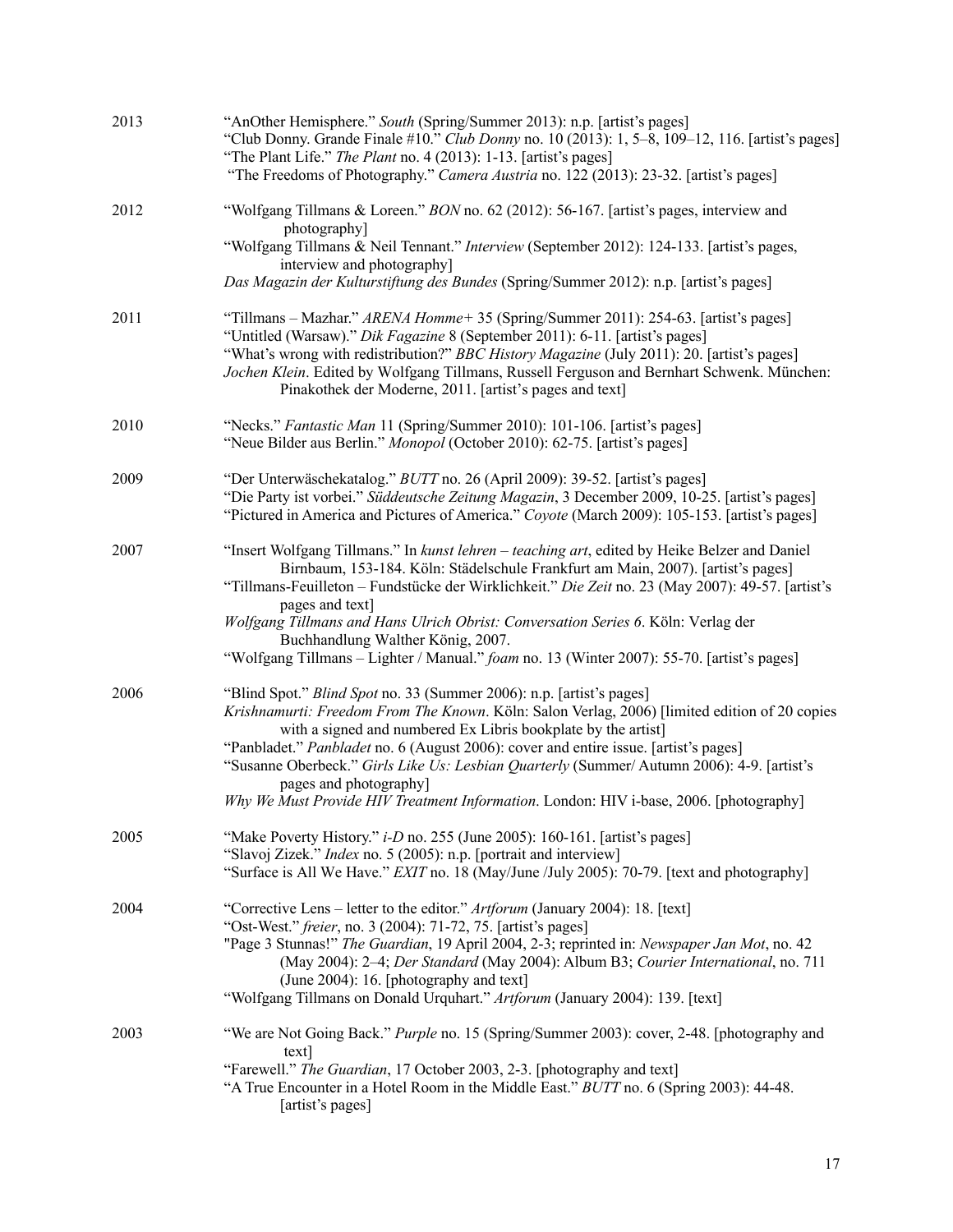| 2002 | Aids Memorial München, Sendlinger Tor, München<br>"Lights (Body), 2000-02." In Wolfgang Tillmans, edited by Wolfgang Tillmans, 142. London:<br>Phaidon Press, 2002. [text]<br>Pet Shop Boys: Home and Dry, EMI [music video]                                                                                                                                                                                                                                                                                  |
|------|---------------------------------------------------------------------------------------------------------------------------------------------------------------------------------------------------------------------------------------------------------------------------------------------------------------------------------------------------------------------------------------------------------------------------------------------------------------------------------------------------------------|
| 2001 | "Deutschlandreise." Süddeutsche Zeitung, 31 August 2001, cover, 11-40. [photography]<br>"Science Fiction. Hier und Jetzt zufrieden sein." Stadtrevue (November 2001): 66 (30pp) [artist's<br>pages with Isa Genzken]                                                                                                                                                                                                                                                                                          |
| 2000 | "Purple look, J'adore." Purple no. 5 (Summer 2000): 208-217. [photography]<br>"The View From Here." The Big Issue (28 August 2000): cover, 3-24. [guest editor and artist's<br>pages]                                                                                                                                                                                                                                                                                                                         |
| 1999 | Soldiers-The Nineties. Köln: Verlag der Buchhandlung Walther König, 1999.<br>"Strings of Life by Rhythim is Rhythim." i-D (1999): 238. [artist's pages]<br>"Tom Ford and Ann Hamilton." index (September/October 1999): 66-78. [portrait and<br>interview]                                                                                                                                                                                                                                                    |
| 1998 | "Das Titel von die Portfolio ist Nestbeschmutzung." In Berlin/Berlin, catalog 1. Berlin Biennale<br>für zeitgenössische Kunst, edited by DIS, 377-380. Ostfildern: Hatje Cantz Verlag, 1998.<br>[artist's pages]<br>"Edition for Parkett. Wolfgang Tillman." Parkett no. 53 (September 1998): cover, 138-141.<br>[artist's pages]<br>"Uniformity. Men at war." Big no. 19 (1998): n.p. [artist's pages and text]                                                                                              |
| 1997 | "Nan Goldin." Zeit Magazin no. 6 (1997): cover, 11-19. [portrait and text]<br>"Wolkenkratzer." Süddeutsche Zeitung Magazin no. 26 (1997): 32-41. [artist's pages]                                                                                                                                                                                                                                                                                                                                             |
| 1996 | "Love Parade '96." <i>i-D</i> no. 156 (1996): 52-57. [photography]<br>"Rats." In family, nation, tribe, community: SHIFT, edited by Frank Wagner, 145-152. Berlin:<br>Haus der Kulturen der Welt, 1996. [artist's pages]<br>"Udo Kier." index (April 1996): cover, 6-12. [portrait and interview]                                                                                                                                                                                                             |
| 1995 | "Fashion Tristan Webber," "Alex Bircken Faridi," "Alexis Panayiotou," "Lutz Huelle," "Gay<br>Pride London and New York," "Isa Genzken," "Jochen Klein," and "Inga Humpe." i-D<br>no. 144 (September 1995): 16-19, 94-97 [photographs and portraits]<br>"How Much Portfolio." Purple Prose no. 9 (1995): 22-29. [photography]<br>"Techno Soul." In L'Hiver de l'amour, edited by Martine Aballéa, Shuji Ariyoshi, Sadie Benning,<br>et al., 8-9. Paris: Musée d'art moderne de la Ville de Paris, 1995. [text] |
| 1994 | "Les Anneés Dix? The Nineties Haven't Happened yet!" Purple Prose no. 6 (1994): 60-61. [text<br>and photography]<br>"Portfolio." Switch no. 7 (1994): 130-136.                                                                                                                                                                                                                                                                                                                                                |
| 1993 | "Berlin Portraits." Time Out London no. 1174 (February 1993): cover. [photography]<br>"Faslane Peace Camp." i-D no. 118 (1993): 14-17. [photography]<br>"Survival Stories." <i>i-D</i> no. 113 (1993): 4-8. [photography]                                                                                                                                                                                                                                                                                     |
| 1992 | "Aids Page!" i-D no. 100 (January 1992): 50. [photography and text]<br>"Gay Pride London." i-D no. 108 (September 1992): 86-90. [text and phototgraphy]<br>"Chemistry Club." <i>i-D</i> no. 110 (November 1992): 56-58. [artist's pages]<br>"Like Brother Like Sister. A Fashion Story." i-D no. 110 (November 1992): 80-87. [artist's pages]                                                                                                                                                                 |
| 1991 | "Nur Liebe – Paradiesische Plätze für Pärchen." Prinz (October 1991): 76-79. [photography and<br>styling]                                                                                                                                                                                                                                                                                                                                                                                                     |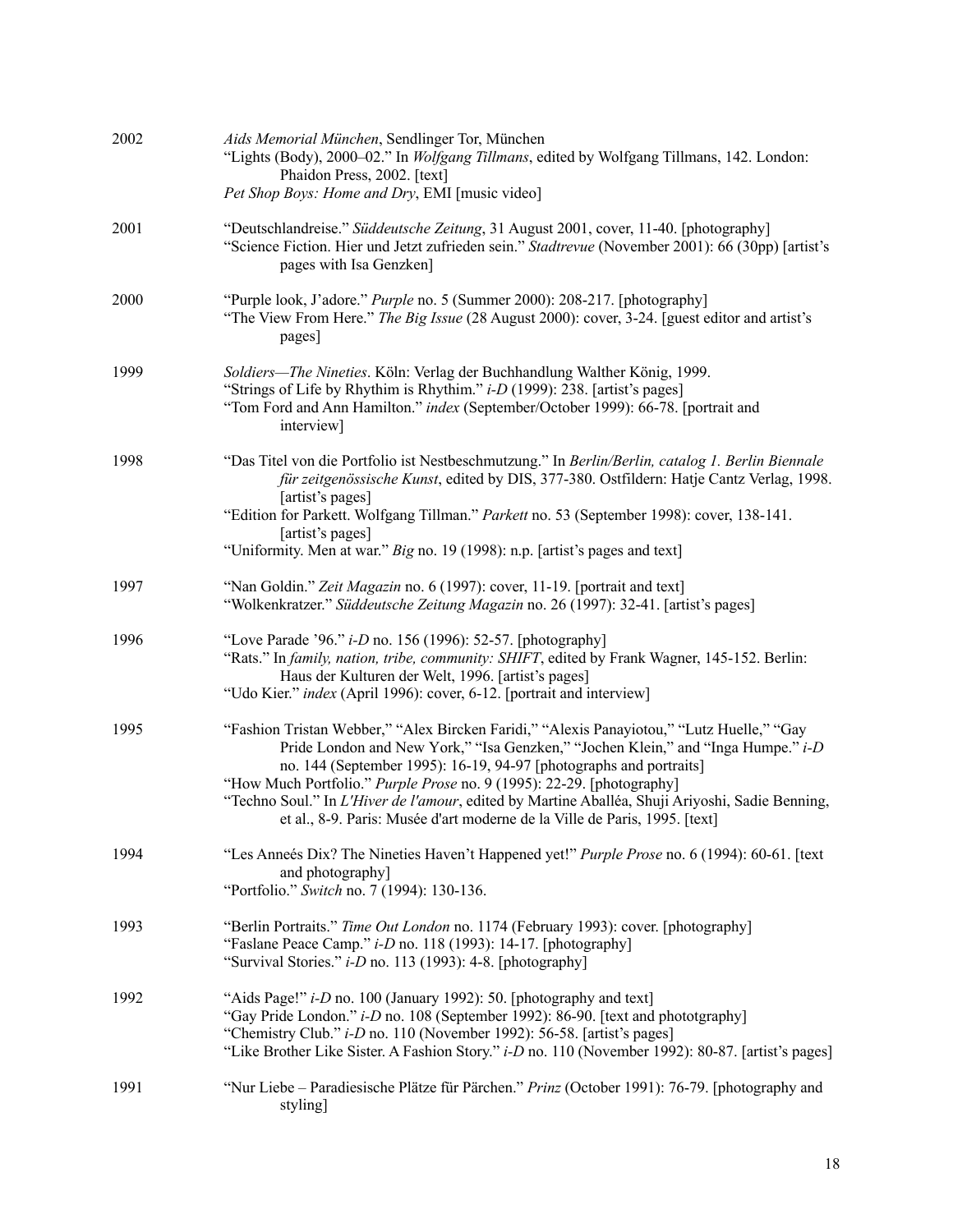"Techno is the sound of Europe." *i-D* no. 99 (1991): 18-23. [photography]

#### *DISCOGRAPHY*

| 2018 | Wolfgang Tillmans and Powell. Feel the Night EP. XL Recordings, 2018, streaming.                         |
|------|----------------------------------------------------------------------------------------------------------|
|      | Source (Original/Roman Flügel Remixes). Fragile007, 2018, 12" vinyl/digital visual album                 |
|      | Heute Will Ich Frei Sein EP. Fragile006, 2018, 12" vinyl/digital visual album                            |
| 2017 | There were 30 years between 1943 and 1973. 30 years from 1973 was the year 2003. Fragile 005,            |
|      | Kunstverein Hamburg, 2017, CD                                                                            |
| 2016 | That's Desire / Here We Are EP. Fragile004, 2016, 12" vinyl/digital visual album.                        |
|      | Device Control EP. Fragile003, 2016, 12" vinyl/digital visual album.                                     |
|      | <i>Device Control</i> , on Frank Ocean, <i>Endless</i> . Def Jam Recordings, 2016, digital visual album. |
|      | Naive Me. Fragile002, 2016, streaming.                                                                   |
|      | $2016 / 1986$ EP. Fragile 001, 2016, 12" vinyl/digital visual album.                                     |

#### *DJ SETS & PERFORMANCES*

| 2017       | Club To Club Festival, DJ sets by Wolfgang Tillmans and Powell, OGR – Officine Grandi<br>Riparazioni, Turin, 2 November 2017.<br>Wolfgang Tillmans: South Tank, performance and live events program, the Tanks, Tate Modern,<br>London, 3-12 March 2017.<br>Jakob Kolding: After-Party, DJ sets by Wolfgang Tillmans and Erik Frank, ACUD, Berlin, |
|------------|----------------------------------------------------------------------------------------------------------------------------------------------------------------------------------------------------------------------------------------------------------------------------------------------------------------------------------------------------|
| 2016       | 27 January 2017.<br>Finest Berghain, DJ set, Berghain, Berlin, 30 December 2016.                                                                                                                                                                                                                                                                   |
|            | Fragile, performance, Union Pool, New York, September 13, 2016.<br>Fragile, performance, Boffo Festival, Fire Island, August 26-28, 2016.                                                                                                                                                                                                          |
|            | Wolfbang, DJ set, Makumba Reloaded at Freudenzimmer II, Berlin, May 27, 2016.                                                                                                                                                                                                                                                                      |
|            | Starship + Provence - Grand Joint Magazine Release Party, DJ set, Südblock, Berlin, 16 January<br>2016.                                                                                                                                                                                                                                            |
|            | DJ set/performance, Glastonbury Festival / Block9, Worthy Farm, United Kingdom, 2016.<br>DJ set/performance, Fantastic Man, London, 2016.                                                                                                                                                                                                          |
| 2015       | Wrecked, DJ set, Good Room, New York, September 12, 2015.<br>Finest Friday, DJ set, Berghain Panorama Bar, Berlin, 27 February 2015.<br>Maceo Plex, DJ set, Block 9, Glastonbury Festival, Glastonbury, June 27, 2015.                                                                                                                             |
| 2014       | DJ set, closing event of Manifesta 10, Hermitage Museum, Saint Petersburg, 2014.                                                                                                                                                                                                                                                                   |
| 2013       | Wolfbang, DJ set, Gang Bang, Südblock, Berlin, December 28, 2013.                                                                                                                                                                                                                                                                                  |
| Since 2006 | Occasional DJ Sets at Möbel Olfe, Berlin.                                                                                                                                                                                                                                                                                                          |
| 1999-2003  | Occasional DJ Sets at Nerd, London and the Cock, London.                                                                                                                                                                                                                                                                                           |
|            |                                                                                                                                                                                                                                                                                                                                                    |

# *SELECTED ARTICLES, INTERVIEWS, AND TEXTS ON THE ARTIST*

2021 Thon, Ute and Schuh, Hannah. "Meine Bilder existieren auch im Lockdown." *art Magazin* (January 2021) [ill.] [print] 2019 Buck, Tobias. "Lunch with the FT: Wolfgang Tillmans, 'This game can never be mastered.'" *Financial Times Weekend* (June 8-9, 2019).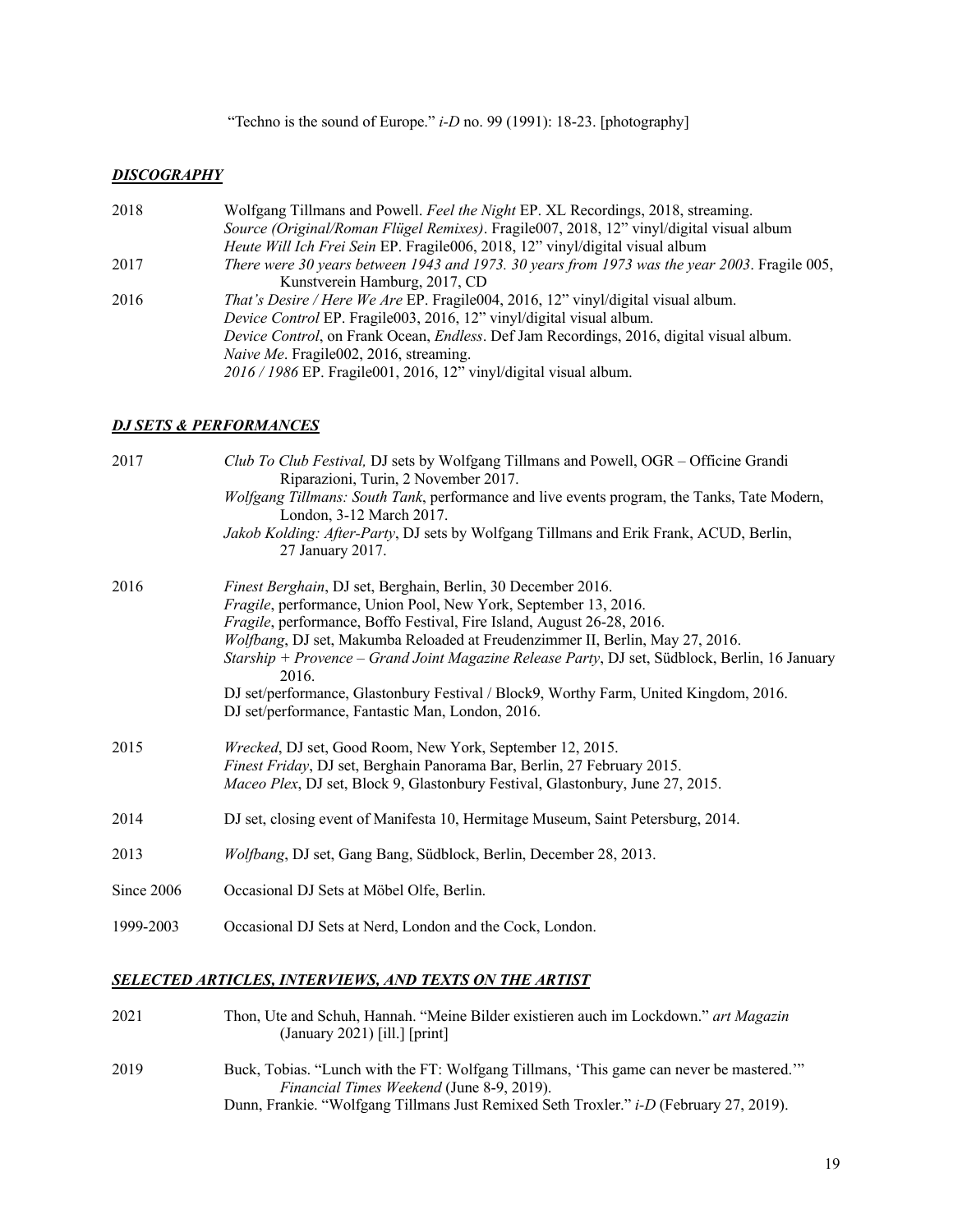|      | Laing, Olivia. "Between the Acts." Luncheon (February 15, 2019).<br>Tillmans, Wolfgang. "Spirituality Is Solidarity." Conversation with Martin Hägglund. Aperture,<br>no. 237 (Winter 2019).                                                                                                                                                                                                                                                                                                                                                                            |
|------|-------------------------------------------------------------------------------------------------------------------------------------------------------------------------------------------------------------------------------------------------------------------------------------------------------------------------------------------------------------------------------------------------------------------------------------------------------------------------------------------------------------------------------------------------------------------------|
| 2018 | Elizabeth, Marcia. "Wolfgang Tillmans: Fragile - A Question to The Art of Photography and its<br>Materiality." Bubblegum Club (July 20, 2018).<br>Tillmans, Wolfgang. "Es ist vielen Menschen peinlich, sich politisch zu engagieren." Interview by<br>Tobias Haberkorn. ZEIT ONLINE (July 4, 2018).<br>Tillmans, Wolfgang. "Wolfgang Tillmans. On the limits of seeing in a high-definition world."<br>Interview by Aimee Lin. Art Review Asia (Spring 2018): cover, 64–65.<br>Tillmans, Wolfgang. "Wolfgang Tillmans Explores the Role of Art in a Post-Truth World." |
|      | Interview by Anna Codrea-Rado. The New York Times (March 21, 2018): n.p.<br>Witt, Emily. "The Life and Art of Wolfgang Tillmans." New Yorker (September 10, 2018).                                                                                                                                                                                                                                                                                                                                                                                                      |
| 2017 | Godfrey, Mark. "Worldview." In Wolfgang Tillmans: 2017, 14-76. London: Tate Publishing,<br>2017.<br>Holert, Tom. "Sensate Life In the Public Sphere - The Polypolitical World of Wolfgang Tillmans,"<br>and "Function of the Studio - Wolfgang Tillmans as Performer and Listener." In Wolfgang                                                                                                                                                                                                                                                                         |
|      | Tillmans: 2017, 92-118. London: Tate Publishing, 2017.<br>Tillmans, Wolfgang. "Wolfgang Tillmans - Die Freiheit des Schauens und Spielens." Interview<br>by Maren Lübbke-Tidow. Kunstbulletin no. 6 (June 2017): 42-53.<br>Tillmans, Wolfgang. "Wolfgang Tillmans." Interview by Hans Ulrich Obrist. AnOther Magazine<br>no. 2 (Spring/Summer 2017): 402-413.                                                                                                                                                                                                           |
|      | Tillmans, Wolfgang. "Wolfgang Tillmans in conversation with AA Bronson." Interview by A.A.<br>Bronson. Foam no. 48 (2017): 20-29.<br>Tillmans, Wolfgang. "Wolfgang Tillmans. That is what my work is about." Interview by Sven<br>Schumann. Purple no. 28 (Fall /Winter): 166-178.                                                                                                                                                                                                                                                                                      |
|      | Vischer, Theodora. "A Matter of Seeing." In Wolfgang Tillmans, edited by Wolfgang Tillmans,<br>295-299. Basel/Riehen: Fondation Beyeler, 2017.                                                                                                                                                                                                                                                                                                                                                                                                                          |
| 2016 | Tillmans, Wolfgang. "The State We're In." Interview by Tom McDonough. Canadian Art (Autumn<br>$2016$ : 146-151.<br>Tillmans, Wolfgang. "Wolfgang Tillmans with Allie Biswas." Interview by Allie Biswas.                                                                                                                                                                                                                                                                                                                                                                |
|      | Brooklyn Rail (July 2016).<br>Tillmans, Wolfgang. "Wolfgang Tillmans' new book." Interview by Diane Smyth. British<br>Journal of Photography (October 2016): 20-21.                                                                                                                                                                                                                                                                                                                                                                                                     |
|      | Wenger, Daniel. "The Artist Who Wants to Make the E.U. Sexy-And Defeat Brexit." The New<br>Yorker (May 1, 2016).                                                                                                                                                                                                                                                                                                                                                                                                                                                        |
| 2015 | Dunker, Bettina. "Strategies of Combination and Codification in Contemporary Art Installations."<br>In Pahl, Hanna: Emblematic Strategies in Contemporary Art, 23-41. Vienna: Lit Verlag,<br>2015.                                                                                                                                                                                                                                                                                                                                                                      |
|      | Ekardt, Philipp. "Fiorucci made me normcore. Fünf Beobachtungen zu Kunst, Stil und Szenen<br>Heute." Texte zur Kunst no. 97 (March, 2015): 73-91.                                                                                                                                                                                                                                                                                                                                                                                                                       |
|      | Tillmans, Wolfgang. "In Öl geht das nicht" Münchner Kammerspiele." Interview by Christoph<br>Gurk. Spielzeit (2015/2016): 7-15.                                                                                                                                                                                                                                                                                                                                                                                                                                         |
|      | Tillmans, Wolfgang. "We talk to Wolfgang Tillmans as he brings his Book for Architects to the<br>Met." Intereview by Emily Manning. <i>i-D</i> (January 30, 2015): n.p.<br>Tillmans, Wolfgang, "Fragile. Wolfgang Tillmans. In Conversation with Max Permain." Interview<br>by Max Permain. Arena Homme+ No. 44 (Winter 2015/Spring 2016): 328-331.                                                                                                                                                                                                                     |
| 2014 | Biggs, Joanna. "Wolfgang Tillmans: 'Pictures are replacing words as messages'." The Guardian,<br>May 9, 2014.<br>Burton, Johanna. "Pictures in the Present Tense." In <i>Wolfgang Tillmans</i> , 170-213. London:                                                                                                                                                                                                                                                                                                                                                       |
|      | Phaidon Press, 2014.                                                                                                                                                                                                                                                                                                                                                                                                                                                                                                                                                    |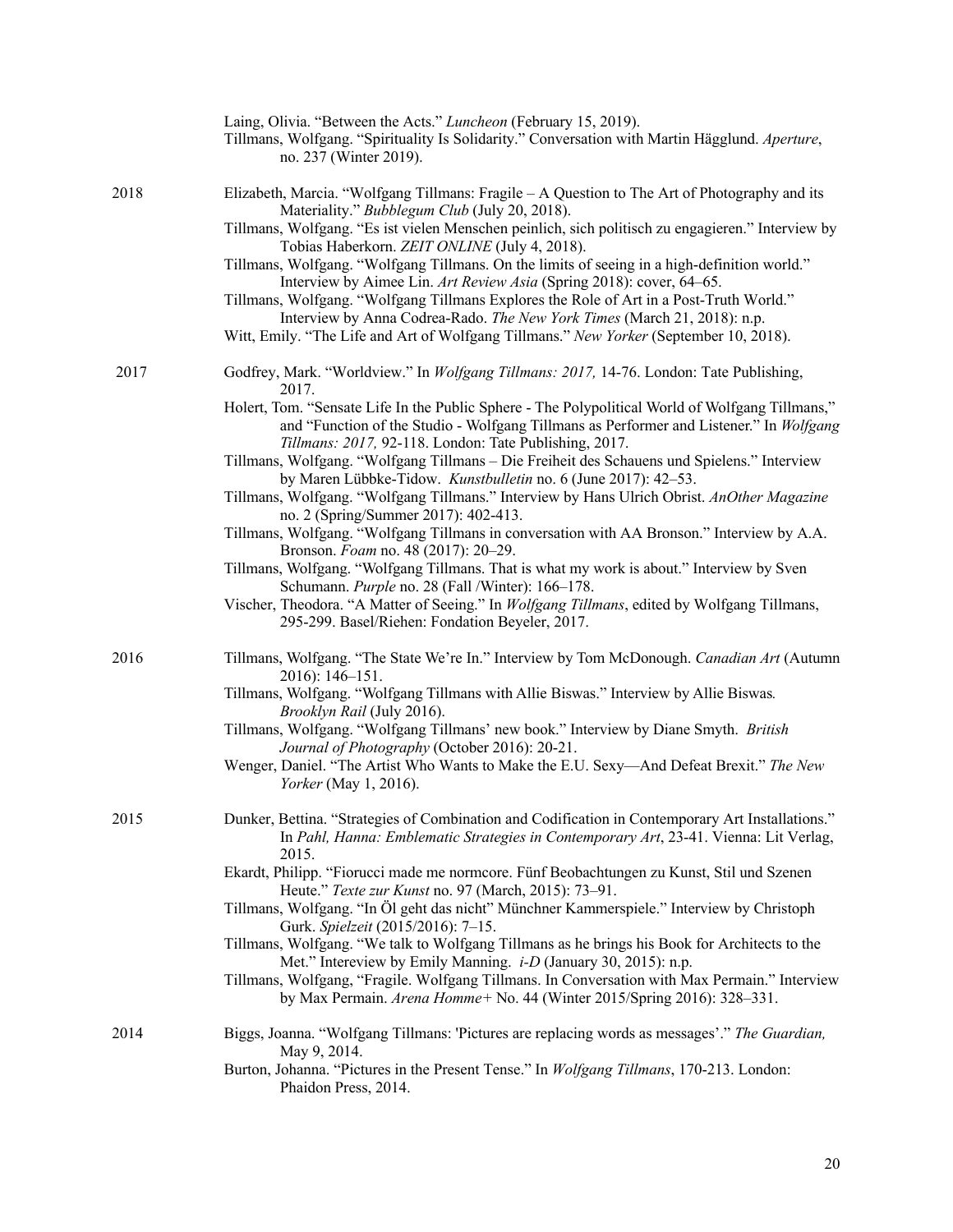|      | Tillmans, Wolfgang. "Step into Liquid." Interiew bt Michelle Kuo. Artforum, 50th Anniversary<br>Issue (September 2014): 420-429.                                                                                                                                                  |
|------|-----------------------------------------------------------------------------------------------------------------------------------------------------------------------------------------------------------------------------------------------------------------------------------|
| 2013 | Thürlemann, Felix. "Wolfgang Tillmans – 2000, if one thing matters everything matters." In<br>Mehr als ein Bild. Für eine Kunstgeschichte des hyperimage (Munich: Wilhelm Fink,<br>$2013$ : 160-170.                                                                              |
|      | Tillmans, Wolfgang. "Wolfgang Tillmans: Die Selbstporträts. Ein Interview." Interview by<br>Sebastian Frenzel. Monopol (March 2013): 60-69.                                                                                                                                       |
|      | Tillmans, Wolfgang. "Wolfgang Tillmans." Interview by Martin Herbert. ArtReview no. 67 (April<br>2013): cover, $62-71$ .                                                                                                                                                          |
| 2012 | Holert, Tom. The Unforeseen. Stockholm: Moderna Museet; Düsseldorf:<br>Kunstsammlung Nordrhein-Westfalen, 2012.                                                                                                                                                                   |
|      | Tillmans, Wolfgang. "Neue Welt / Life is astronomical. Wolfgang Tillmans in conversation with<br>Beatrix Ruf." Interview by Beatrix Ruf. In Neue Welt (Cologne: Taschen, 2012): n.p.                                                                                              |
| 2011 | Braun, Adrienne and Ute Thon. "Ich will das Dazwischen ausloten." Art (July 2011): n.p.<br>Lübbke-Tidow, Maren and Tobias Zielony. "In dieser Kälte Wärme zu finden ist der Rückhalt<br>meiner Fotos." Camera Austria no. 114 (2011): 45-47.                                      |
|      | Tillmans, Wolfgang. "Wolfgang Tillmans." Interview by Bob Nickas. Interview (September<br>2011): 258-265, 271.                                                                                                                                                                    |
| 2010 | Bracewell, Michael. "Everywhere, all the time and at once: the art of Wolfgang Tillmans."<br>In Wolfgang Tillmans, 9-15. London: Koenig Books, Serpentine Gallery, 2010.                                                                                                          |
|      | Bracewell, Michael, Hans-Ulrich Obrist, and Josef Strau. "Interview with Wolfgang Tillmans." In<br>Wolfgang Tillmans, 21-27. London: Serpentine Gallery, 2010.                                                                                                                    |
|      | Flynn, Paul. "Mr. Wolfgang Tillmans – The particularities of the artist who makes the ordinary<br>Extraordinary." Fantastic Man no. 11 (Spring/Summer 2010): 92-109.                                                                                                              |
|      | Liebs, Holger and Hans Ulrich Obrist. Wolfgang Tillmans: Interviews. Tokyo: Wako Works of<br>Art, 2010.                                                                                                                                                                           |
|      | Schäfer, Magnus. "Unterwegs und dennoch angekommen." Texte zur Kunst no. 80 (December<br>2010): 270-274.                                                                                                                                                                          |
|      | Strau, Josef. "Alongside the abstract plane, dots and bangs of latent evidences and true relativity<br>Exposed." In Wolfgang Tillmans, 17-19. Cologne and London: Verlag der<br>Buchhandlung Walther König and Serpentine Gallery, 2010.                                          |
| 2009 | Buhr, Elke. "Wir sind Mittäter," Monopol (June 2009): 44-48.                                                                                                                                                                                                                      |
|      | De Carlo, Massimo. "A Fair Conversation." Mousse (November / December 2009): 99-102.<br>Rinderer, Alíne and Valérie Knoll. "Nature Morte - Neue Blicke auf das Alltägliche, Stilleben bei<br>Shirana Shabazi und Wolfgang Tillmans." der: die: das (Spring / Summer 2009): 18-25. |
|      | Shaw, Amy. "Wolfgang Tillmans: Photographing the ripple effect." The Art Newspaper (October<br>16, 2009): n.p.                                                                                                                                                                    |
| 2008 | Ault, Julie. "Das Thema lautet Ausstellen. Installation als Möglichkeit in der Praxis von Wolfgang<br>Tillmans," in Wolfgang Tillmans: Lighter, 25-33. Ostfildern: Hatje Cantz Verlag; Berlin:                                                                                    |
|      | Hamburger Bahnhof-Museum für Gegenwart, 2008.<br>Tillmans, Wolfgang. "Look, again." Interview by Dominic Eichler. Frieze no. 118 (October                                                                                                                                         |
|      | 2008): 228-235.<br>Tillmans, Wolfgang. "Die Überschätzung der Freude," Interview by Rainald Goetz and Sebastian<br>Frenzel. Vanity Fair (March 2008): 100-103.                                                                                                                    |
|      | Relyea, Lane. "Strolling the Wolfgang Tillmans Salon." Afterall (Spring/Summer 2008): 106-<br>117.                                                                                                                                                                                |
| 2007 | Obrist, Hans Ulrich. Hans Ulrich Obrist & Wolfgang Tillmans: The Conversation Series.<br>Köln: Verlag der Buchhandlung Walther König, 2007.                                                                                                                                       |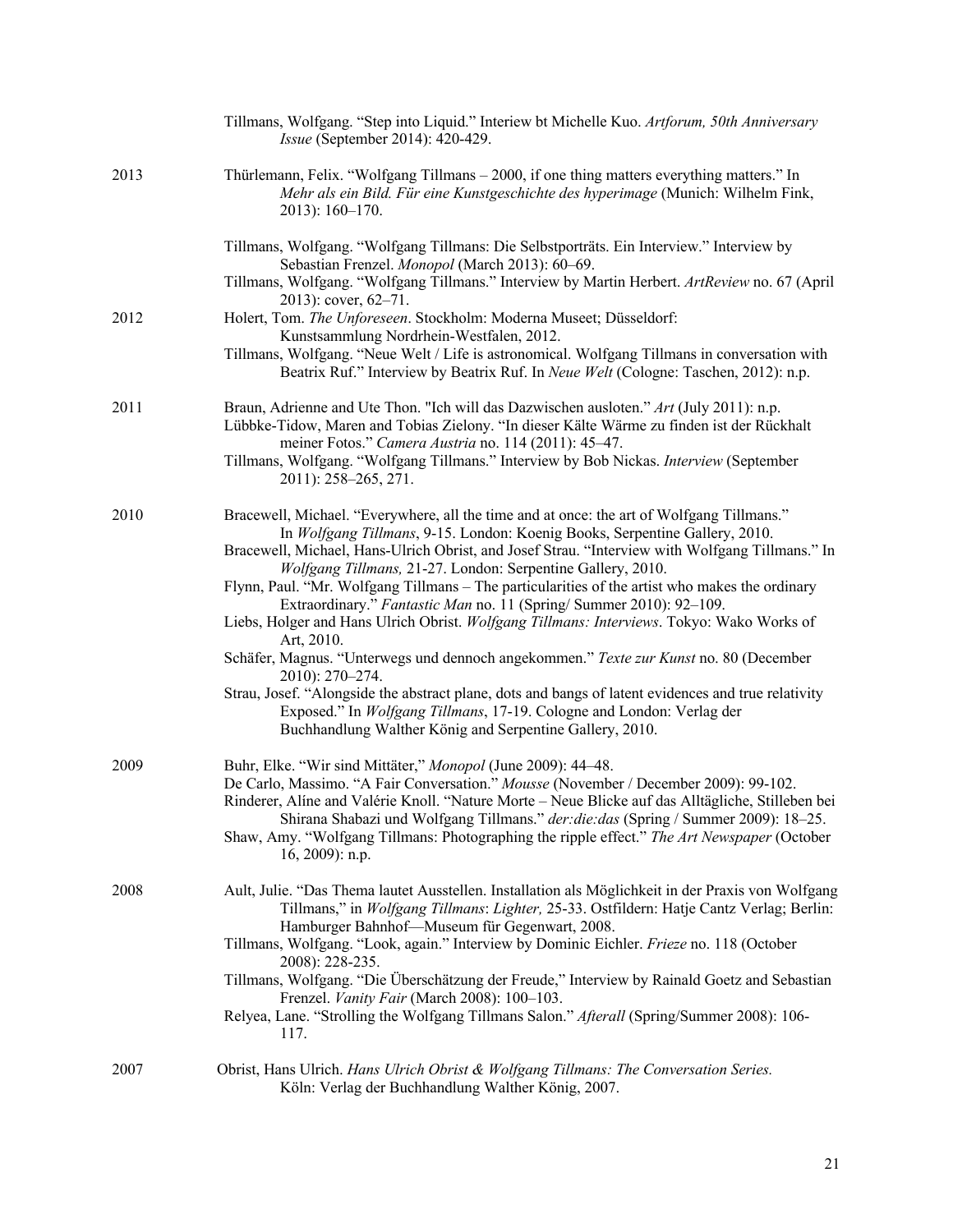|      | Tillmans, Wolfgang. "Ohne Zweifel kann ich nicht nach vorne gehen." Interview by Florian Illies.<br>Monopol (February 2007): 56-70.                                                                                                                    |
|------|--------------------------------------------------------------------------------------------------------------------------------------------------------------------------------------------------------------------------------------------------------|
| 2006 | Birnbaum, Daniel. "A New Visual Register for Our Perceptual Apparatus." In Wolfgang Tillmans,<br>14-33. Los Angeles: Hammer Museum; Chicago: Museum of Contemporary Art; New<br>Haven: Yale University Press, 2006.                                    |
|      | Ferguson, Russell. "Faces in the Crowd." In Wolfgang Tillmans, 64-83. Los Angeles: Hammer<br>Museum; Chicago: Museum of Contemporary Art; New Haven: Yale University Press,<br>2006.                                                                   |
|      | Molon, Dominic. "A Pulse within the System: Wolfgang Tillmans and Photoconceptualism," in<br>Wolfgang Tillmans. Exh. cat. (Los Angeles, Chicago, and New Haven: Hammer<br>Museum, Museum of Contemporary Art, and Yale University Press, 2006): 34–54. |
|      | Nickas, Bob. "Pictures to Perceive the World." In Freedom From The Known. New York: P.S.1<br>Contemporary Art Center; Göttingen: Steidl, 2006.                                                                                                         |
|      | Relyea, Lane. "Photography's Everyday Life and the Ends of Abstraction." In Wolfgang Tillmans,<br>88-105. Los Angeles: Hammer Museum; Chicago: Museum of Contemporary Art; New<br>Haven: Yale University Press, 2006.                                  |
|      | Wigley, Mark. "The Space of Exposure." In Wolfgang Tillmans, 144-156. Los Angeles: Hammer<br>Museum; Chicago: Museum of Contemporary Art; New Haven: Yale University Press,<br>2006.                                                                   |
| 2005 | Bodtländer, Bernd, and Frank Nicolaus. "Eine Schule für den Wahnsinn." Art no. 10 (October<br>$2005$ : 70-77.                                                                                                                                          |
|      | Genzken, Isa. "Who Do You Love? Isa Genzken in conversation with Wolfgang Tillmans."<br>Artforum (November 2005): 226-229.                                                                                                                             |
|      | Tillmans, Wolfgang. "The Tillmans Show." Interview by Hans Ulrich Obrist                                                                                                                                                                               |
|      | and Rem Kohlhaas. NUMERO (October 1, 2005): n.p.<br>Tillmans, Wolfgang. "Gespräch mit Wolfgang Tillmans." Interview by Rita Vitorelli. Spike no. 06<br>(Winter 2005): 38–49.                                                                           |
| 2004 | Blank, Gil. "The Portraiture of Wolfgang Tillmans." <i>Influence</i> no. 2 (Autumn 2005): 110–120.<br>Kedves, Jan, and Cornelius Tittel. "Ich versuche nur, das Richtige zu tun." Zoo no. 3 (2004): 37-<br>57.                                         |
|      | Ribbat, Christoph. "Smoke gets in your eyes." Kunstforum International no.172 (September/<br>October 2004): cover, 38-43.                                                                                                                              |
|      | Shimizu, Minoru. "Wolfgang Tillmans: The Art of Equivalence." In Freischwimmer, 110–115.<br>Tokyo: Tokyo Opera City Art Gallery, 2004.                                                                                                                 |
| 2003 | Holert, Tom. "Zwischen Ästhetisierung und Ikonografie." In M_ARS—Kunst und Krieg, 290–303.                                                                                                                                                             |
|      | Ostfildern: Hatje Cantz Verlag; Graz: Neue Galerie Graz, 2003.<br>Tillmans, Wolfgang. "Über dieses Buch." In If one thing matters, everything matters, 303-307.                                                                                        |
|      | Interview by Mary Horlock. London: Tate Britain, 2003.<br>Tillmans, Wolfgang. "Isa Genzken—A conversation with Wolfgang Tillmans." Interview by Isa                                                                                                    |
|      | Genzken. Camera Austria no. 81 (2004): 7-18.<br>Tillmans, Wolfgang. "Anti-homeless device." In Architektur der Obdachlosigkeit, 20–27.<br>Interview by Karin Sagner. Amsterdam: DuMont Buchverlag, 2003.                                               |
| 2002 | Halley, Peter. "Peter Halley in Conversation with Wolfgang Tillmans." In Wolfgang Tillmans,<br>edited by Jan Verwoert et. al., 6-33. London: Phaidon Press, 2002.                                                                                      |
|      | Koether, Jutta. "Zeug aus einer besonderen Zeit." In Partnerschaften, 41–46. Berlin: nGbK -                                                                                                                                                            |
|      | Neue Gesellschaft für bildende Kunst, 2002.<br>Tillmans, Wolfgang. " etwas menschliches herübertragen." In Aidsmemorial München, 14–17,<br>36-37. Interview by Bernhart Schwenk. Frankfurt am Main: Revolver Verlag, 2002.                             |
|      | Verwoert, Jan. "Picture Possible Lives. The Work of Wolfgang Tillmans." In Wolfgang Tillmans,<br>edited by Jan Verwoert et. al., 34-89. London: Phaidon Press, 2014. First published by<br>Phaidon Press in 2002.                                      |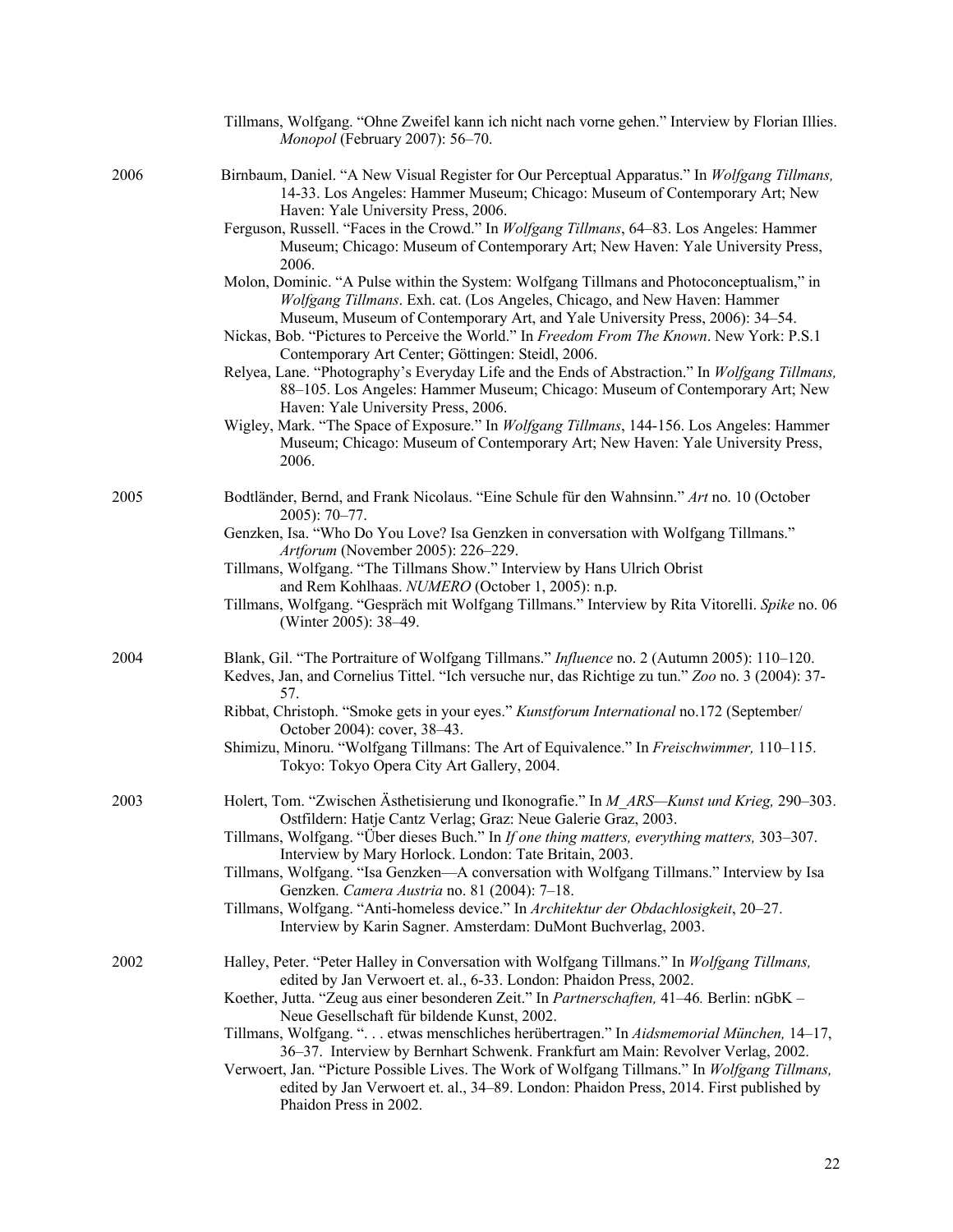| 2001 | Krajewski, Michael. "Science Fiction / Hier und jetzt zufrieden sein—Utopische Horizonte." In<br>AC: Isa Genzken/Wolfgang Tillmans, 8. Köln: Museum Ludwig; Verlag der<br>Buchhandlung Walther König, 2002.<br>Schmitz, Edgar. "So weit die Wände reichen." Texte zur Kunst no. 41 (March 2001): 132-137.<br>Tillmans, Wolfgang. "What They Are. A Conversation with Wolfgang Tillmans." Interview by<br>Nathan Kernan. Art on Paper (May/June 2002): 60-67.                                                                                                                                                                                                                                                                                                                                                                                                                 |
|------|------------------------------------------------------------------------------------------------------------------------------------------------------------------------------------------------------------------------------------------------------------------------------------------------------------------------------------------------------------------------------------------------------------------------------------------------------------------------------------------------------------------------------------------------------------------------------------------------------------------------------------------------------------------------------------------------------------------------------------------------------------------------------------------------------------------------------------------------------------------------------|
| 2000 | Eshun, Kodwo. "Under the Flightpath." i-D no. 203 (November 2000): 104-116.<br>Müller, Silke. "Geliebter Feind." Art no. 11 (November 2000): 86-95.                                                                                                                                                                                                                                                                                                                                                                                                                                                                                                                                                                                                                                                                                                                          |
| 1999 | McFarland, Dale. "Beautiful Things,. Frieze no. 48 (September/ October 1999): cover, 78-83.<br>Tillmans, Wolfgang. "Wolfgang Tillmans—The All-Seeing Eye." Interview by Steve Slocombe.<br>Flash Art no. 209 (November/December 1999): 92-95.                                                                                                                                                                                                                                                                                                                                                                                                                                                                                                                                                                                                                                |
| 1998 | Budney, Jen. "Come On Baby." Parkett no.53 (September 1998): 110-125.<br>Deitcher, David. "Lost and found." In Wolfgang Tillmans. Burg. Cologne: Taschen, 1998.<br>Matsui, Midori. "Wolfgang Tillmans' Erinnerungsmaschine - Wolfgang Tillmans's Memory<br>Machine." Parkett no. 53 (September 1998; reissued 2014): 94-103.<br>Nesbitt, Judith. "Only Connect – Nur den Bogen schlagen." Parkett no. 53 (September 1998):<br>$126 - 132.$<br>Tillmans, Wolfgang. "Talking Pictures." Interview by Carlo McCormick. Camera Austria<br>International no. 64 (1998): 48-62.<br>Wakefield, Neville. "Concorde." Parkett no. 53 (September 1998): 104-109.<br>Ziegler, Ulf Erdmann. "Wants both - Wolfgang Tillmans's Museum Presentation of His<br>Photographs. Will beides - Wolfgang Tillmans' museale Präsentation seiner<br>Photographien." Parkett no. 53 (1998): 133-137. |
| 1997 | Germer, Stefan. "Fluch des Modischen - Versprechungen der Kunst. Die Distinktionsgewinne des<br>Wolfgang Tillmans." Texte zur Kunst no. 25, (March 1997): 53-60.<br>Halley, Peter, and Bob Nickas. "Wolfgang Tillmans." Index (March 1997): 39-45.                                                                                                                                                                                                                                                                                                                                                                                                                                                                                                                                                                                                                           |
| 1996 | Bianchi, Paolo. "Subversion der Selbstbestimmung." Kunstforum (May-September 1996): 56-64.<br>Göttner, Christian, and Alexander Haase. "Wolfgang Tillmans: Fotografie als Selbster-fahrung."<br>Subway (November 1996): 8-11.<br>Pesch, Martin. "Wolfgang Tillmans: Authentisch ist immer eine Frage des Standpunkts."<br>Kunstforum no. 133 (February / April 1996): 256-269.<br>Schorr, Collier. "Things Gone and Things Still Here." In For When I'm Weak I'm Strong, For<br>When I'm Weak I'm Strong, 13-14. Ostfildern: Hatje Cantz Verlag; Wolfsburg:<br>Kunstmuseum Wolfsburg, 1996.                                                                                                                                                                                                                                                                                  |
| 1995 | Althoff, Kai. "Diskussion am Grat." Texte zur Kunst (November 1995): 172-174.<br>"Am Selbstverständnis einer Generation mitarbeiten. Interview mit Wolfgang Tillmans." Pakt<br>(May/June 1995): 20-21, 40.<br>Bartas, Magnus. "Wolfgang Tillmans." Index (January 1995): 41-43, 61.<br>Montgomery, Robert. "Wolfgang Tillmans." In Kunstpreis der Böttcherstraße in Bremen, 57-61.<br>Bremen: Kunsthalle Bremen, 1995.                                                                                                                                                                                                                                                                                                                                                                                                                                                       |
| 1994 | Als, Hilton. "As Is, Wolfgang Tillmans' Lifestyle." Artforum (May 1994): 68-73.<br>Königer, Maribel. "L'Hiver de l'amour." Kunstforum no. 126 (March/June 1994): 344-346.                                                                                                                                                                                                                                                                                                                                                                                                                                                                                                                                                                                                                                                                                                    |
| 1993 | Poschardt, Ulf. "Ein Fleck Freiheit." Vogue Germany (August 1993): 110-112.                                                                                                                                                                                                                                                                                                                                                                                                                                                                                                                                                                                                                                                                                                                                                                                                  |
| 1992 | Brudna, Denis. "I-deas für heute und übermorgen." Photonews (June 1992): 8-9.<br>"Parallels." Creative Camera (February/March 1992): 24-27.                                                                                                                                                                                                                                                                                                                                                                                                                                                                                                                                                                                                                                                                                                                                  |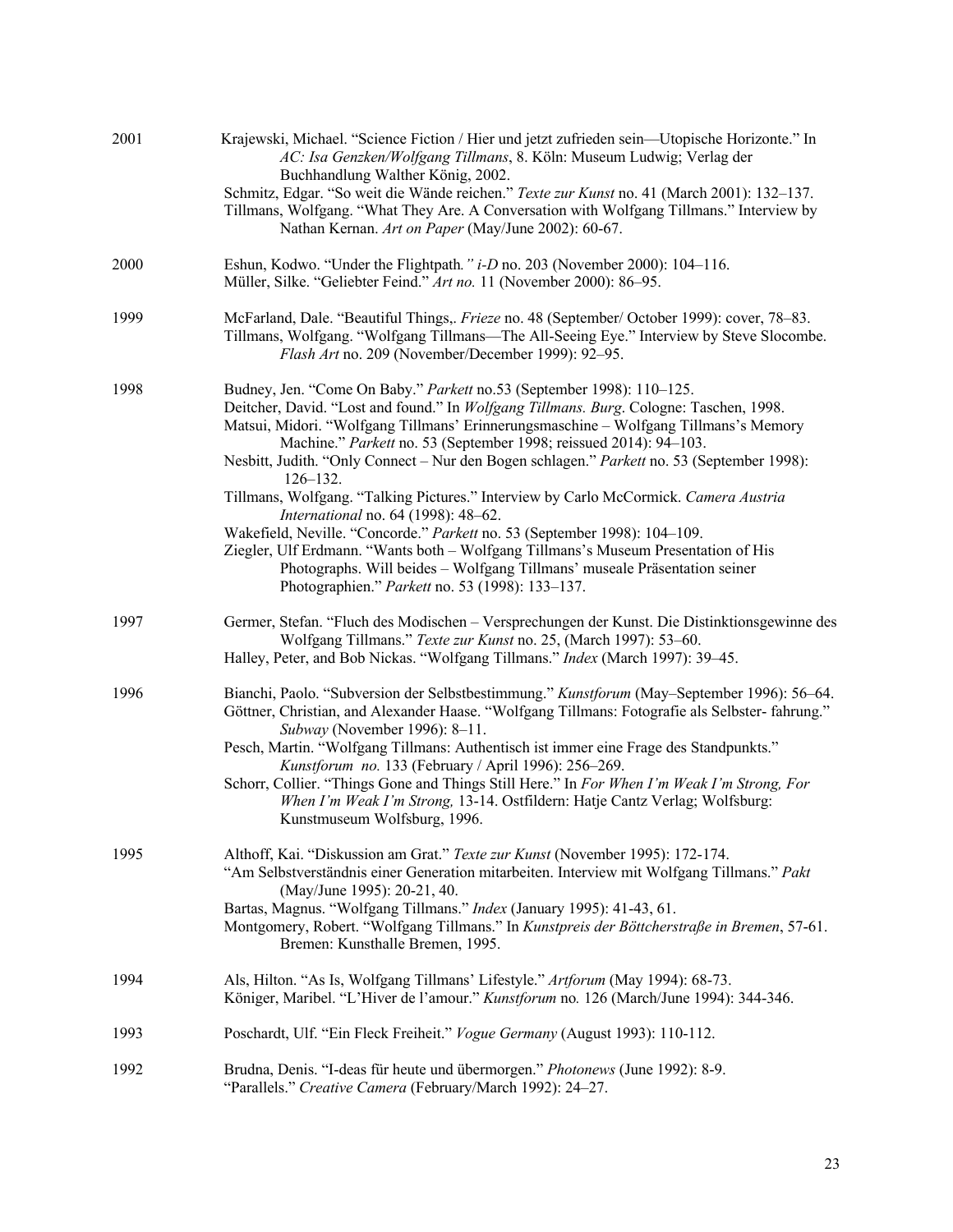| 1989 |            |  | Tillmans, Wolfgang. "Wolfgang Tillmans." Interview by Denis Brudna. Photonews (December |
|------|------------|--|-----------------------------------------------------------------------------------------|
|      | 1989): 12. |  |                                                                                         |

# *SELECTED LECTURES & ARTIST TALKS*

| 2021 | Tillmans, Wolfgang. "Lecture by Wolfgang Tillmans." Trafó Gallery, Budapest, June 5, 2021.<br>"Thanks to Zerox." Video Screening of Kopierer, 2010, Centre Georges Pompidou, Paris,<br>November 19, 2021.<br>Walker, Hamza, and Wolfgang Tillmans. "Wolfgang Tillmans in conversation with Hamza                                                                       |
|------|------------------------------------------------------------------------------------------------------------------------------------------------------------------------------------------------------------------------------------------------------------------------------------------------------------------------------------------------------------------------|
|      | Walker." REDCAT: Roy and Edna Disney / CalArts Theater, Los Angeles, October 28,<br>2021.                                                                                                                                                                                                                                                                              |
| 2020 | Famighetti, Michael, and Wolfgang Tillmans. "Aperture Conversations: Spirituality with<br>Wolfgang Tillmans." Artist Talk, The New School, New York, February 13, 2020.<br>Marcoci, Roxana, and Wolfgang Tillmans. "Drop In with Artists: Wolfgang Tillmans." Artist talk,<br>The Museum of Modern Art, New York, May 20, 2020. [online]                               |
| 2019 | Ackermann, Prof. Dr. Marion, Christian Friedel, Prof. Monika Grütters, and Wolfgang Tillmans,<br>moderated by Léontine Meijer-van Mensch. "ZUKUNST! Perspektiven für Kulture und<br>Medien: Kunst und Freiheit." Panel discussion, Die Beauftragte der Bundesregierung für<br>Kultur und Medien, Albertinum, Staatliche Kunstsammlungen, Dresden, January 24,<br>2019. |
| 2018 | Goniwe, Thembinkosi, Khwezi Gule, Kabelo Malatsie, and Tillmans, Wolfgang. "Artist Talk at<br>Market Photo Workshop." Panel discussion, Market Photo Workshop, Johannesburg,<br>July 6, 2018.                                                                                                                                                                          |
|      | Holdengräber, Paul, and Wolfgang Tillmans. "Wolfgang Tillmans: Live from NYPL." New York<br>Public Library, New York, September 5, 2018.                                                                                                                                                                                                                               |
|      | Iqbal, Nabihah, and Wolfgang Tillmans. "Glory to Sound: Wolfgang Tillmans." Artist Talk,                                                                                                                                                                                                                                                                               |
|      | Somerset House Studios, London, December 7, 2018.<br>Marie, Zen, and Wolfgang Tillmans. "Wits School of Arts DIVA Talk: Special edition with<br>Wolfgang Tillmans." Artist talk, Goethe-Institut and the Wits Institute for Social &<br>Economic Research, University of the Witwatersrand, Johannesburg, June 29, 2018.                                               |
|      | Minh-ha, Trinh T, and Wolfgang Tillmans. "Trinh T Minh-ha in conversation with Wolfgang<br>Tillmans." Lecture, ICA with M+ and Hong Kong Arts Centre, Hong Kong, March 28,<br>2018.                                                                                                                                                                                    |
|      | O'Hagan, Sean, and Wolfgang Tillmans. "What Is Different? Wolfgang Tillmans in conversation<br>with Sean O'Hagan." Artist talk, Institute of Contemporary Arts, London, March 15,<br>2018.                                                                                                                                                                             |
|      | "Wolfgang Tillmans." Artist talk, Académie des Beaux-Arts, Kinshasa, January 13, 2018.<br>"Wolfgang Tillmans: Rebuilding the Future." Artist Talk, IMMA and NCAD, NCAD Rupert<br>Guinness Theatre, Dublin, October 20, 2018.                                                                                                                                           |
| 2017 | Koolhas, Rem, and Wolfgang Tillmans. "Book for Architects: Rem Koolhaas in conversation with<br>Wolfgang Tillmans." Artist talk, Starr Cinema, The Tanks, Tate Modern, London, May 9,<br>2017.                                                                                                                                                                         |
|      | Lewandowsky, Stephan, and Wolfgang Tillmans. "Jahresring 64 - Was ist anders? Gespräch<br>zwischen Wolfgang Tillmans und Stephan Lewandowsky." Artist Talk, Berliner<br>Festspiele, Martin Gropius Bau, Berlin, December 5, 2017.                                                                                                                                      |
|      | "Artist's Talk: Wolfgang Tillmans." Artist talk, Fondation Beyeler and UBS, Riehen, Basel,<br>September 7, 2017.                                                                                                                                                                                                                                                       |
|      | "B.Z. Kulturpreis." Award ceremony, Schiller Theater, Berlin, January 24, 2017.<br>"Social Lives Panel Everybody for Themselves: A discussion about Social Lives." Panel, Starr<br>Cinema, The Tanks, Tate Modern, London, April 8, 2017.<br>"Wolfgang Tillmans." Lecture, Arts University Bournemouth, March 17, 2017.                                                |
|      |                                                                                                                                                                                                                                                                                                                                                                        |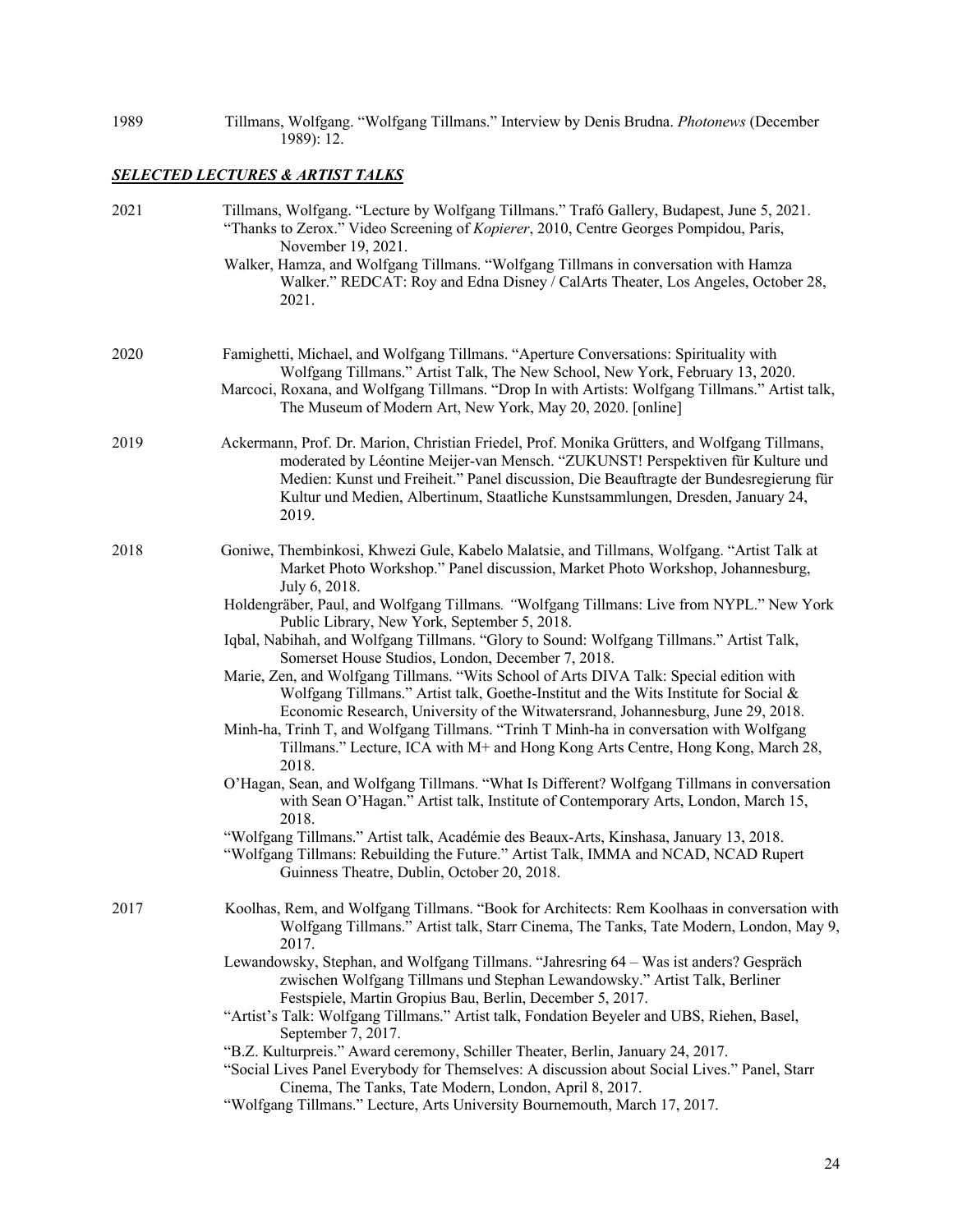- 2016 Akawi, Nora, Beatriz Colomina, Mimi Hoang, nArchitects, Ou Ning, Bas Princen, Smiljan Radić, Wolfgang Tillmans, and Mark Wigley,. "In Our Time: A Year of Architecture in a Day: Projects of the Year, Part 2." Panel, The Metropolitan Museum of Art, New York, November 12, 2016.
	- Beckstette, Sven, Barbara London, Matthias Mühling, and Wolfgang Tillmans. "Musik ausstellen." Panel, Städtische Galerie im Lenbachhaus und Kunstbau, Munich, February 19, 2016.
	- Cole, Lily, and Wolfgang Tillmans. "In Conversation: Wolfgang Tillmans and Lily Cole." University of the Arts London, Chelsea College of Arts, London, June 3, 2016.
	- Koolhaas, Rem, and Wolfgang Tillmans. "Forum on European Culture: 1 Night, 12 Hours, 100 Questions – Interview Marathon." Forum, De Balie, Amsterdam, June 1, 2016.
	- Lüdeking, Karlheinz, Benjamin Paul, and Wolfgang Tillmans. "Licht-Gestalten: Wolfgang Tillmans im Gespräch mit Benjamin Paul und Karlheinz Lüdeking." Artist talk, Universität der Künste, Berlin, May 11, 2016.
	- Peyton-Jones, Julia, Adrian Searle, Wolfgang Tillmans, and Jane & Louise Wilson "Frieze Talks 2016: Upstarts: New '90s Art." Panel, Frieze Art Fair, London, October 7, 2016.
	- Tillmans, Wolfgang, and David Velasco. "Artforum: David Velasco in conversation with Wolfgang Tillmans." Artist talk, Frieze Art Fair, London, October 6, 2016.
	- "Artist's Talk: Wolfgang Tillmans, with Thomas McDonough, Canadian Art Encounters: International Artists Series." Artist talk, Canadian Arts Foundation and Vancouver Art Gallery, Simon Fraser University, Vancouver, October 11, 2016; University of Toronto, November 11, 2016.
	- "No Limiar da Visibilidade und der Folkwang Raum." Museum Folkwang, Essen, March 15, 2016.
- 2015 Cotter, Suzanne, and Wolfgang Tillmans. "Forum of the future: Untitled Happiness." Seminar, Museu de Arte Contemporânea de Serralves, Porto, Portgular, November 4, 2015.
	- Decron, Chris, and Wolfgang Tillmans. "Dercon & Tillmans. Gespräche über Kooperation und Solidarität." Artist talk, Münchner Kammerspiele, München, October 6, 2015.
	- King, Scott, and Wolfgang Tillmans. "Wolfgang Tillmans: A Lecture." London College of Communication, University of the Arts London, June 15, 2015.
	- Kohler, Dietmar, and Wolfgang Tillmans. "Architecture of books and photography." Artist talk, Hochschule für Bildende Künste, Braunschweig, July 2, 2015.
	- McDonough, Thomas, Bernd Scherer, and Wolfgang Tillmans. "Wolfgang Tillmans: What's wrong with redistribution?" Book presentation, video screening, lecture and talk, Haus der Kulturen der Welt, Berlin, December 3, 2015.
	- "Hasselblad Award Winner 2015 Artist Talk."Artist talk, Hasselblad Center, Gothenburg, December 1, 2015.
	- "The Hugh Edwards Lecture." Lecture, Art Institute of Chicago, June 4, 2015.
	- "Im Dialog VI." Artist talk, Sammlung Hoffmann, Berlin, March 26, 2015.
	- "Wolfgang Tillmans: Artist Leture." Artist lecture, České Budějovice House of Art, DK Metropol, Czechia, November 24, 2015.
	- "Wolfgang Tillmans: Sound on Camera." Video screening and lecture, The Kitchen, New York, September 14, 2015.
- 2013 O'Brien, Sophie, and Wolfgang Tillmans. "Artist Talk, with Sophie O'Brien." Artist talk, MAVI, Santiago de Chile, July 18, 2013.
	- Ruf, Beatrix, and Wolfgang Tillmans. "From Black and White to Colour. Dialogue between artist Wolfgang Tillmans and Beatrix Ruf." Symposium, Rencontres d'Arles, Grande Halle, Parc des Ateliers, Arles, July 3, 2013.
	- "Lecture: Wolfgang Tillmans spricht über sein Werk." Lecture, Kunstsammlung Nordrhein-Westfalen – K21, Düsseldorf, May 16, 2013.
- 2012 Dercon, Chris, and Wolfgang Tillmans."Wolfgang Tillmans and Chris Dercon: Des images à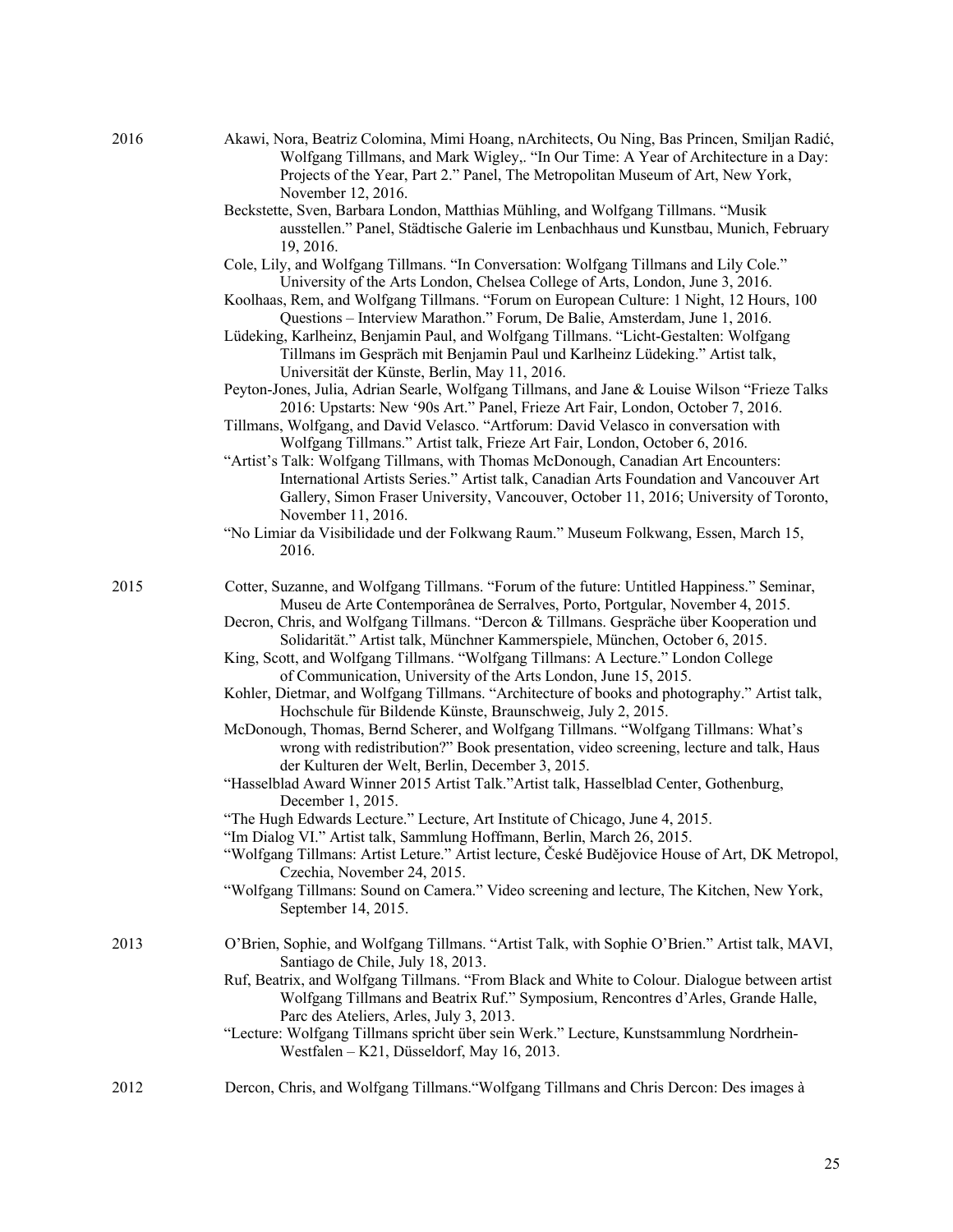|      | l'infini." Projection of two short films by Alexander Kluge in the framework of 'Selon<br>Chris Dercon,' Centre Pompidou, Paris, November 6, 2012.<br>Tillmans, Wolfgang, and Frank Wagner. "ÜBER ALLES." Artist talk, Kunsthochschule<br>Weißensee, Berlin, November 29, 2012.<br>"Wolfgang Tillmans." Lecture, Städelschule, Frankfurt am Main, November 12, 2012.<br>"Wolfgang Tillmans en Bogotá." Leture, Museo de Arte del Banco de la República, Bogotá,<br>December 10, 2012. |
|------|---------------------------------------------------------------------------------------------------------------------------------------------------------------------------------------------------------------------------------------------------------------------------------------------------------------------------------------------------------------------------------------------------------------------------------------------------------------------------------------|
|      | Artist talk, Museu de Arte Moderna de São Paulo, March 28, 2012.                                                                                                                                                                                                                                                                                                                                                                                                                      |
| 2011 | "Busch-Reisinger Museum Lecture." Lecutre, Harvard Art Museums, Cambridge, MA, March 2,<br>2011.                                                                                                                                                                                                                                                                                                                                                                                      |
|      | "Royal Academy Schools Annual Lecture." Lecture, Royal Academy of Arts, London, February<br>22, 2011.                                                                                                                                                                                                                                                                                                                                                                                 |
|      | "Ursuppe and Other Garden Pictures." Symposium, Garden Marathon, Serpentine Gallery,<br>London, October 15, 2011.                                                                                                                                                                                                                                                                                                                                                                     |
|      | "Wolfgang Tillmans Lecture at LAMA." Lecture, Los Angeles County Museum of Art, Los<br>Angeles, March 9, 2011.                                                                                                                                                                                                                                                                                                                                                                        |
|      | Lecture, Akademie der Bildenden Künste München, München, October 27, 2011.<br>Lecture, Moderna Museet, Stockholm, March 24, 2011.                                                                                                                                                                                                                                                                                                                                                     |
| 2010 | "Contemporary Art Lectures: Wolfgang Tillmans." Lecture, Slade School of Fine Arts, London,<br>November 17, 2010.                                                                                                                                                                                                                                                                                                                                                                     |
|      | "An Evening with Wolfgang Tillmans." Artist talk, International Center of Photography, New<br>York, October 7, 2010.                                                                                                                                                                                                                                                                                                                                                                  |
|      | "Frieze Talks: Wolfgang Tillmans." Artist talk, Frieze Art Fair, London, October 14, 2010.<br>"Park Nights: Wolfgang Tillmans and Dimitar Sasselov." Artist talk, Serpentine Gallery, London,<br>August 20, 2010.                                                                                                                                                                                                                                                                     |
| 2007 | Siemes, Dr. Christof, and Wolfgang Tillmans. "Wolfgang Tillmans in conversation with Dr.<br>Christof Siemes" Artist talk, Kunstverein München, München, June 3, 2007.                                                                                                                                                                                                                                                                                                                 |
|      | "BP Artist Talk: Wolfgang Tillmans." Artist talk, Tate Britain, London, October 3, 2007.                                                                                                                                                                                                                                                                                                                                                                                              |
| 2006 | Tillmans, Wolfgang, and Mark Wigley. "Hammer Conversations: Wolfgang Tillmans & Mark<br>Wigley." Artist talk, Hammer Museum, Los Angeles, September 17, 2006.                                                                                                                                                                                                                                                                                                                         |
| 2003 | "Film with Music, Words and Singing." Screening, Tate & Egg Live, Tate Britain, London,<br>September 5-6, 2003.                                                                                                                                                                                                                                                                                                                                                                       |

#### *SELECTED PUBLIC COLLECTIONS*

Albertinum, Dresden Albright-Knox Art Gallery, Buffalo, New York Art Institute of Chicago CAPC Musée d'art contemporain de Bordeaux, France Carnegie Museum of Art, Pittsburgh Carré d'Art, Nîmes Castello di Rivoli - Museo d'Arte Contemporanea, Turin Centre d'arts plastiques contemporains (CAPC) Centre national des arts plastiques, Paris Musée d'art contemporain de Bordeaux, France Centre Georges Pompidou, Paris Fondation Beyeler, Basel Fondation Cartier pour l'Art Contemporain, Paris Fondation Louis Vuitton, Paris Fonds Régional d'Art Contemporain (FRAC) Ile-de-France